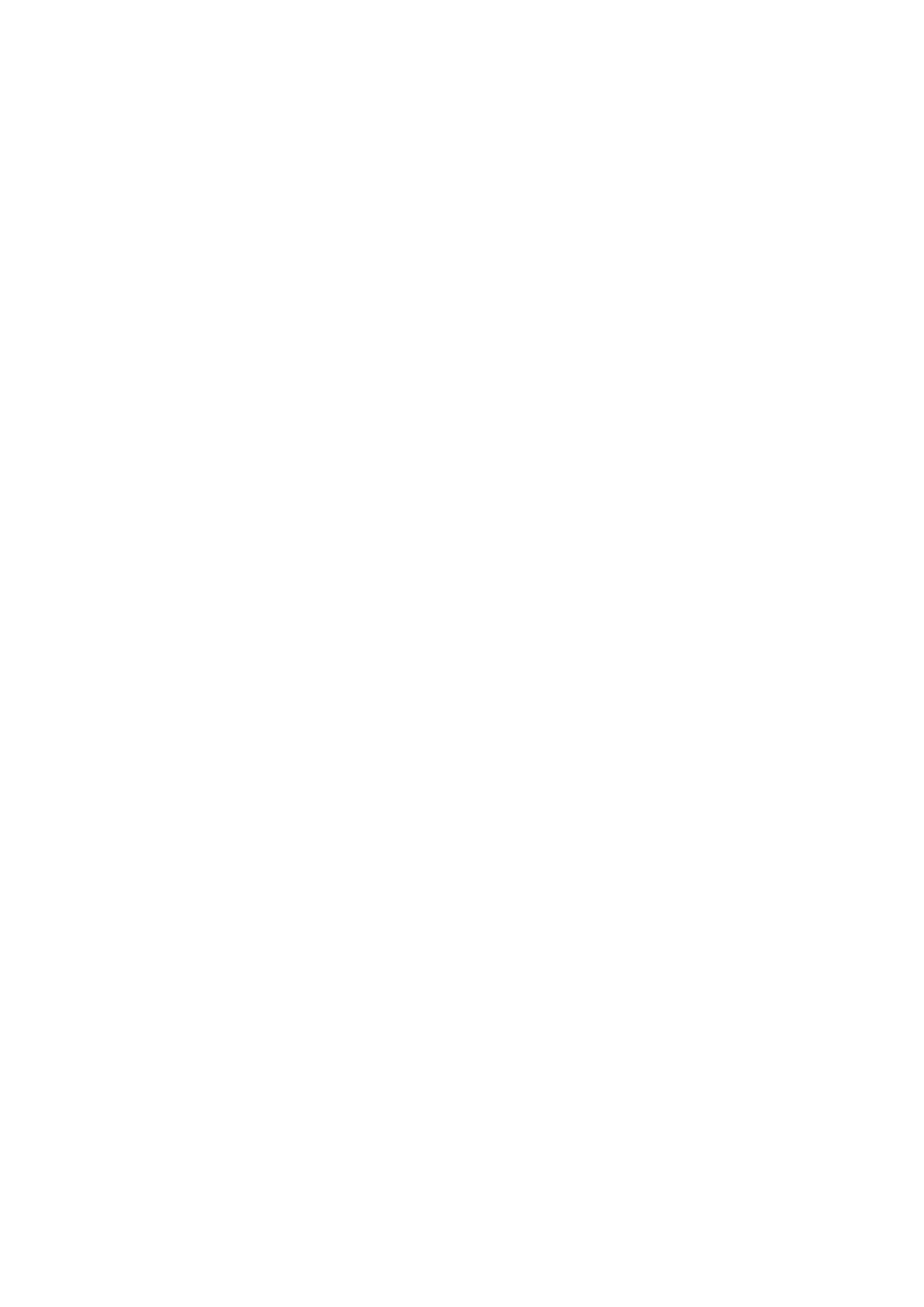### **Contents**

| 1. |       | <b>Planning Context</b>                           | 1  |
|----|-------|---------------------------------------------------|----|
|    | 1.1   |                                                   |    |
|    | 1.2   |                                                   |    |
|    | 1.3   |                                                   |    |
|    | 1.4   |                                                   |    |
| 2. |       | Requirements for end-of-trip cycling facilities   | 3  |
|    | 2.1   |                                                   |    |
|    | 2.1.1 |                                                   |    |
|    | 2.1.2 |                                                   |    |
|    | 2.1.3 |                                                   |    |
|    | 2.2   |                                                   |    |
|    | 2.2.1 |                                                   |    |
|    | 2.2.2 |                                                   |    |
|    | 2.2.3 |                                                   |    |
| 3. |       | <b>Provision for Bicycle Parking Spaces</b>       | 6  |
|    | 3.1   |                                                   |    |
|    | 3.1.1 |                                                   |    |
|    | 3.1.2 |                                                   |    |
|    | 3.1.3 |                                                   |    |
|    | 3.1.4 |                                                   |    |
|    | 3.2   |                                                   |    |
|    | 3.2.1 |                                                   |    |
|    | 3.2.2 |                                                   |    |
|    | 3.2.3 |                                                   |    |
|    | 3.2.4 |                                                   |    |
|    | 3.3   |                                                   |    |
|    | 3.3.1 |                                                   |    |
|    | 3.3.2 |                                                   |    |
|    | 3.3.3 |                                                   |    |
|    | 3.4   |                                                   |    |
|    | 3.4.1 |                                                   |    |
|    | 3.4.2 |                                                   |    |
|    | 3.4.3 |                                                   |    |
|    | 3.4.4 |                                                   |    |
|    | 3.5   |                                                   |    |
|    | 3.5.1 |                                                   |    |
|    | 3.5.2 |                                                   |    |
|    | 3.5.3 |                                                   |    |
|    | 3.5.4 |                                                   |    |
| 4. |       | Design and Location of Bicycle parking Facilities | 22 |
|    | 4.1   |                                                   |    |
|    | 4.1.1 |                                                   |    |
|    | 4.1.2 |                                                   |    |
|    | 4.1.3 |                                                   |    |
|    |       |                                                   |    |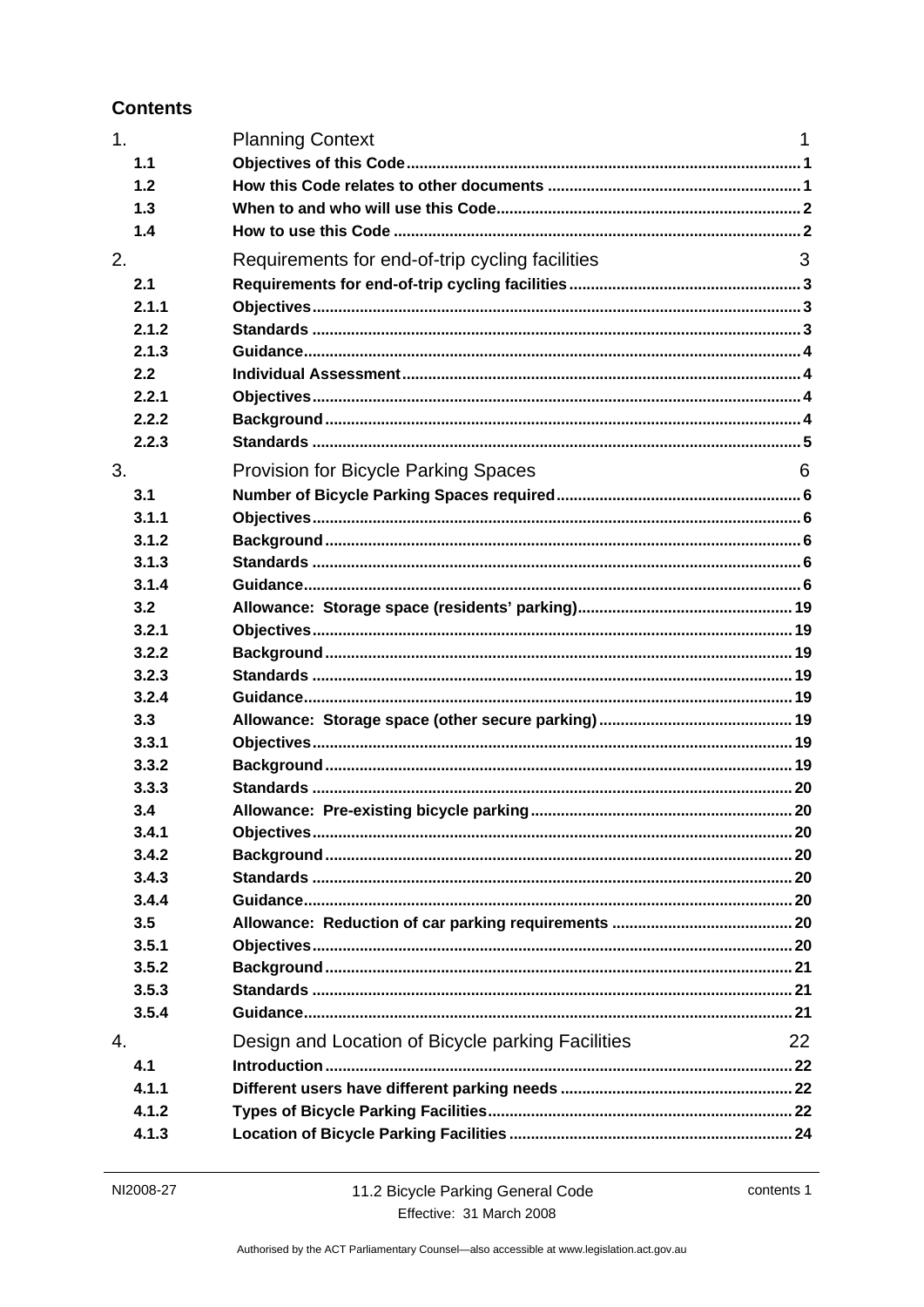|    | 4.2   |                                                                |    |
|----|-------|----------------------------------------------------------------|----|
|    | 4.2.1 |                                                                |    |
|    | 4.2.2 |                                                                |    |
|    | 4.3   | Requirements applicable to all Bicycle Parking Facilities  25  |    |
|    | 4.3.1 |                                                                |    |
|    | 4.3.2 |                                                                |    |
|    | 4.3.3 |                                                                |    |
|    | 4.4   |                                                                |    |
|    | 4.4.1 |                                                                |    |
|    | 4.4.2 |                                                                |    |
|    | 4.4.3 |                                                                |    |
|    | 4.4.4 |                                                                |    |
|    | 4.5   |                                                                |    |
|    | 4.5.1 |                                                                |    |
|    | 4.5.2 |                                                                |    |
|    | 4.5.3 |                                                                |    |
|    | 4.5.4 |                                                                |    |
|    | 4.6   |                                                                |    |
|    | 4.6.1 |                                                                |    |
|    | 4.6.2 |                                                                |    |
|    | 4.6.3 |                                                                |    |
|    | 4.6.4 |                                                                |    |
|    | 4.7   | Requirements for Supervised Parking Stations (All Classes)  29 |    |
|    | 4.7.1 |                                                                |    |
|    | 4.7.2 |                                                                |    |
|    | 4.7.3 |                                                                |    |
|    | 4.7.4 |                                                                |    |
|    | 4.8   |                                                                |    |
|    | 4.8.1 |                                                                |    |
|    | 4.8.2 |                                                                |    |
|    | 4.8.3 |                                                                |    |
|    | 4.8.4 |                                                                |    |
| 5. |       | <b>Other Facilities</b>                                        | 32 |
|    |       |                                                                |    |
|    | 5.1   |                                                                |    |
|    | 5.1.1 |                                                                |    |
|    | 5.1.2 |                                                                |    |
|    | 5.1.3 |                                                                |    |
|    | 5.1.4 |                                                                |    |
|    | 5.2   |                                                                |    |
|    | 5.2.1 |                                                                |    |
|    | 5.2.2 |                                                                |    |
| 6. |       | <b>Definitions</b>                                             | 34 |
| 7. |       | <b>Reference Documents</b>                                     | 35 |
|    | 7.1   |                                                                |    |
|    | 7.2   |                                                                |    |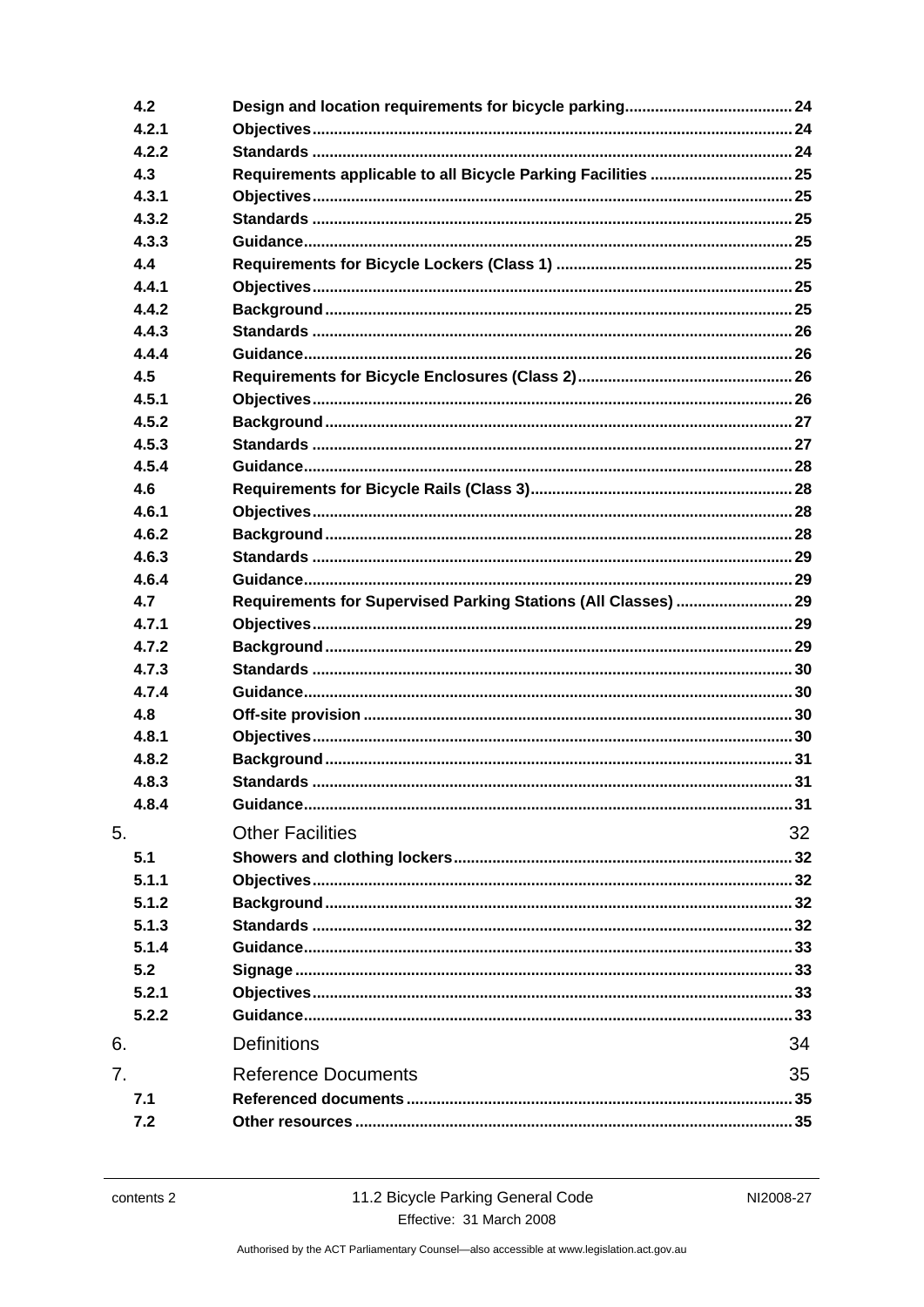# **1. Planning Context**

### **1.1 Objectives of this Code**

This Code is an initiative of *The Sustainable Transport Plan for the ACT*. 1 The Plan aims to achieve a more sustainable transport system for the ACT over the next 25 years by achieving a shift away from car use and towards walking, cycling and public transport. For cycling, the objective is to increase the proportion of commuter trips from 2.3% in 2001 to 7% in 2026.

Meeting this target will require a significant improvement in the ACT's cycling infrastructure. The Government is therefore investing in a range of cycling infrastructure initiatives including a program of cycle path network improvements and 'bike-and-ride' racks on ACTION buses. To achieve the full benefits of these network infrastructure initiatives, adequate end-of-trip facilities need to be available. According to the ACT Parking Strategy Study, *"the availability of safe and secure bicycle parking is a priority factor influencing the decision of whether to use a bicycle as a means of transport or recreation. Conversely, a lack of convenient bicycle parking is often cited as a discouragement factor by cyclists and non-cyclists alike."* <sup>2</sup>

In addition to its transport system and environmental benefits, cycling has a range of health benefits. There is a well-established link between increased levels of physical activity such as cycling and improved physical and mental health. Commuter cycling can be particularly beneficial as it integrates increased physical activity into people's daily routines, leading to long-term behaviour change. These Guidelines are therefore also consistent with the aims of the *Canberra Social Plan*, which include improving the health of Canberra residents by increasing physical activity.

Finally, many of the facilities required by cyclists are also of benefit to other building users. Showers can benefit manual workers, pedestrians and those who exercise at lunchtime. Bicycle parking can also be used for motorised scooter parking by persons with a mobility impairment.

This Code therefore has the following objectives:

- a) To reduce the barriers to cycling by ensuring safe and convenient end-of-trip facilities are available at residences as well as common commuting and recreational destinations.
- b) To ensure the quantity of bicycle parking available is enough to meet demand, which is expected to increase significantly in line with the *Sustainable Transport Plan*.
- c) To ensure bicycle parking is safe, secure, convenient and meets the needs of a wide range of cyclists.
- d) To ensure end-of-trip facilities for cyclists are cost-effective, and do not impose an unreasonable cost burden on developers.
- e) To promote cycling as a healthy and environmentally friendly way to make commuter, shopping and recreational trips.

### **1.2 How this Code relates to other documents**

a) In addition to this Code, development must be in accordance with other relevant sections of the Territory Plan including other Codes and relevant ACT Government standards.

<u>.</u>

<sup>1</sup> Action 2.10 of the *Sustainable Transport Plan* commits the Government to developing "*a bicycle parking guideline that ensures adequate parking, showers and lockers are provided in new developments.*"

 $\overline{2}$ ACT Parking Strategy Study, p 121.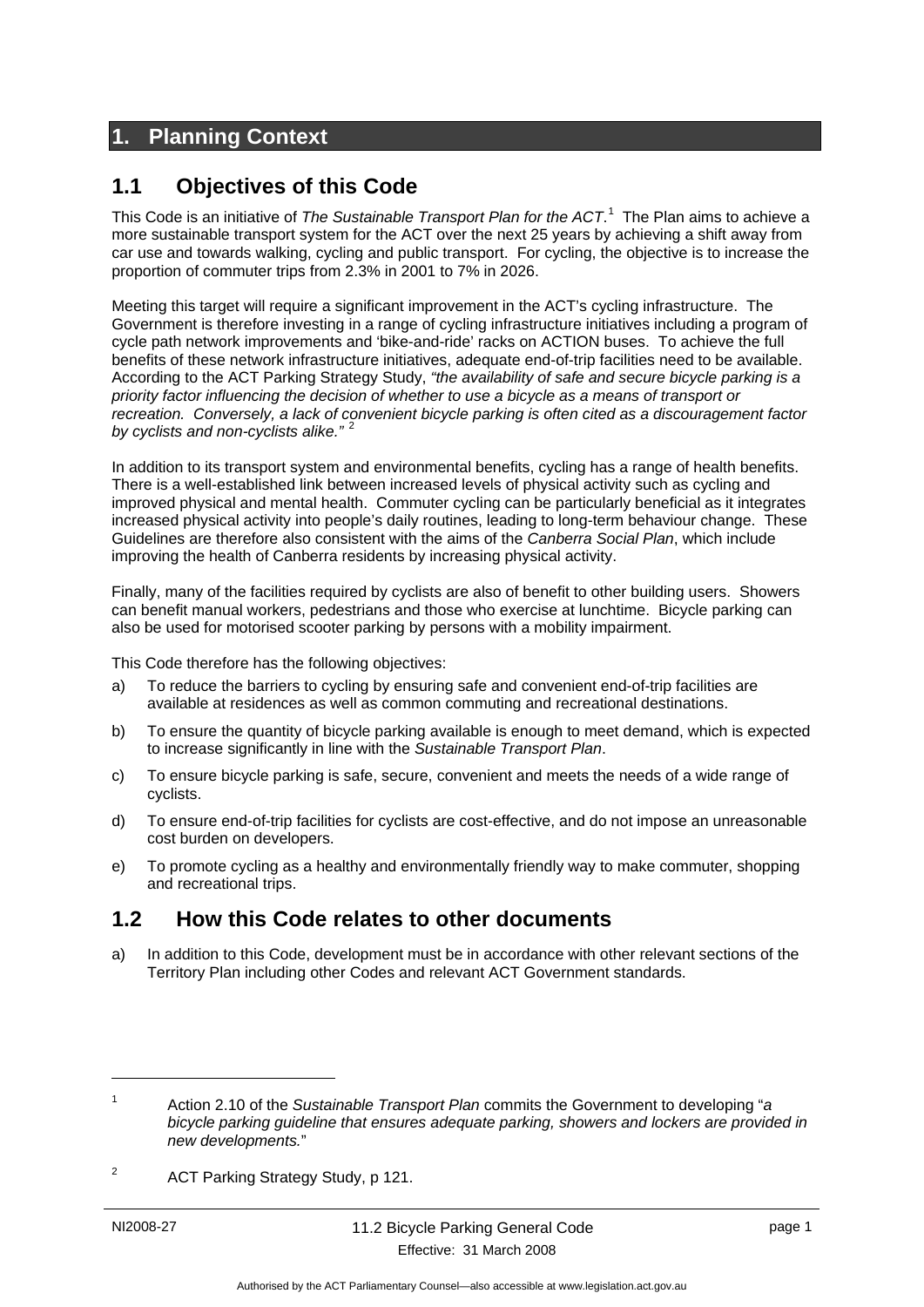# **1.3 When to and who will use this Code**

This Code apply to all activities that require development approval under the P*lanning and Development Act 2006*, including development, redevelopment and refurbishment, for a range of developments that are likely to generate demand for end-of-trip cycling facilities. Developers should use this Code to determine the amount, design and location of bicycle parking, lockers and showers to include with a development.

The ACT Planning and Land Authority will use this Code to inform the consideration and assessment of development applications.

Building owners and tenants may wish to refer to this Code for guidance when planning improvements to the cycling facilities on their premises.

### **1.4 How to use this Code**

This Code is divided into six main parts:

- a) *Part 1* provides introductory material for the whole document.
- b) *Part 2* specifies what activities the Code applies to and how the Code impacts on those activities.
- c) *Part 3* outlines the number and type of Bicycle Parking Spaces required for a development.
- d) *Part 4* covers design and location requirements for the Bicycle Parking Spaces required, and for the Bicycle Parking Facilities they are contained in.
- e) *Part 5* covers other bicycle-related facilities such as showers and clothing lockers. It includes requirements on both the number of facilities required and design considerations.
- f) *Part 6* provides definitions of key terms used in the Code.

Each section of the Guidelines is divided into standard subheadings that highlight what the requirements are and why they are being introduced:

- a) The *Objectives* subheading outlines what the Authority is seeking to achieve by introducing a particular set of requirements. This is useful for both developers and Authority staff for checking that proposed end-of-trip facilities meet the aims of the Code.
- b) The *Background* subheading provides information on why the Guidelines include particular requirements.
- c) The *Standards* subheading outlines the Authority's requirements. When assessing development applications, the Authority will check applications meet these requirements.
- d) The *Guidance* subheading includes recommendations, advice and technical information that developers may find useful in meeting the Guidelines' requirements. For example, it includes cross-references with other Codes, developers and Authority staff need to consider in relation to a particular set of requirements.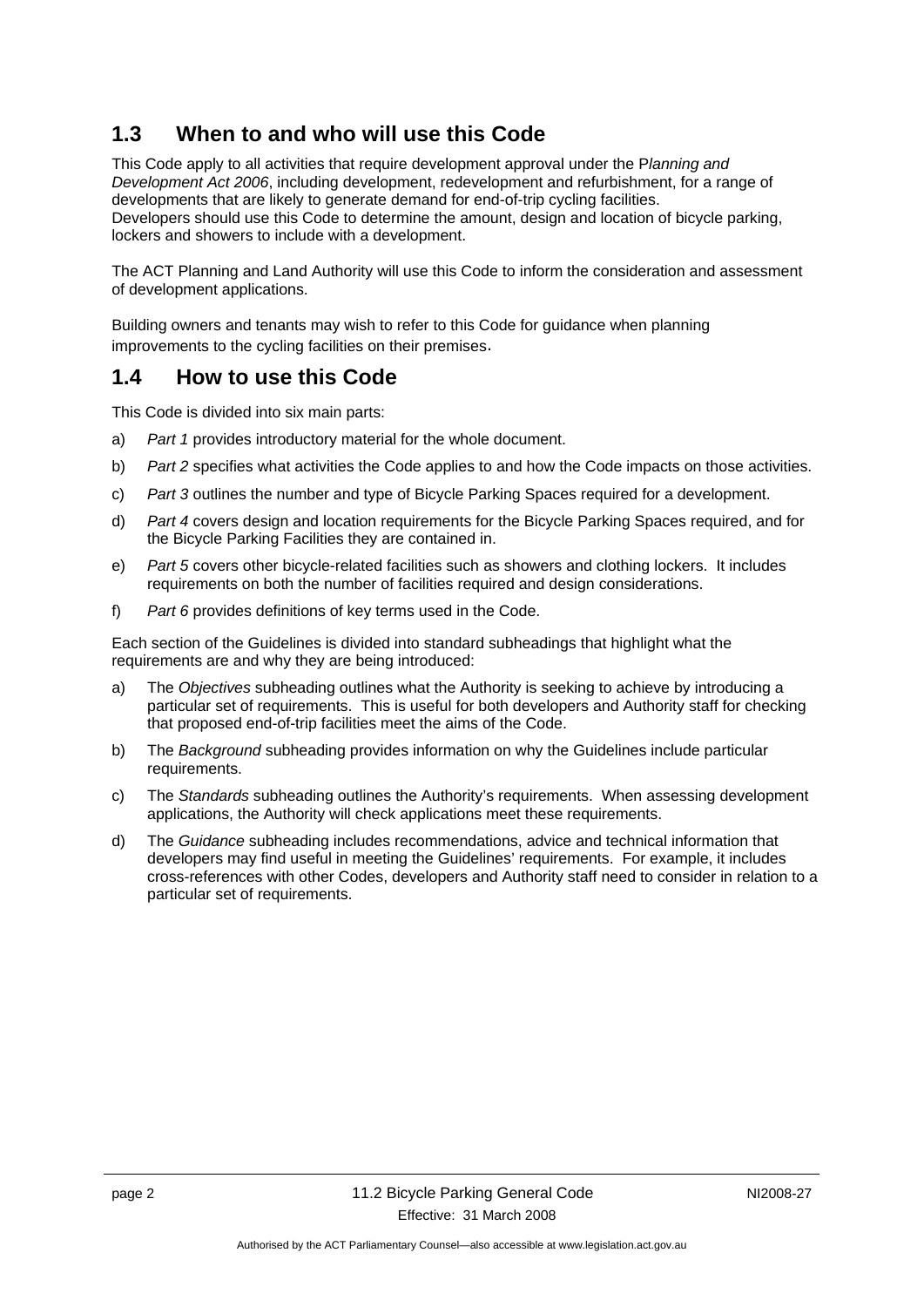# **2. Requirements for end-of-trip cycling facilities**

# **2.1 Requirements for end-of-trip cycling**

### **2.1.1 Objectives**

- a) To reduce the barriers to cycling by ensuring safe and convenient end-of-trip facilities are available at residences as well as common commuting and recreational destinations.
- b) To ensure the quantity of bicycle parking available is enough to meet demand, which is expected to increase significantly in line with the *Sustainable Transport Plan*.
- c) To ensure bicycle parking is safe, secure, convenient and meets the needs of a wide range of cyclists.
- d) To ensure end-of-trip facilities for cyclists are cost-effective, and do not impose an unreasonable cost burden on developers.
- e) To promote cycling as a healthy and environmentally friendly way to make commuter, shopping and recreational trips.

### **2.1.2 Standards**

This Code applies to all development shown in Table 1.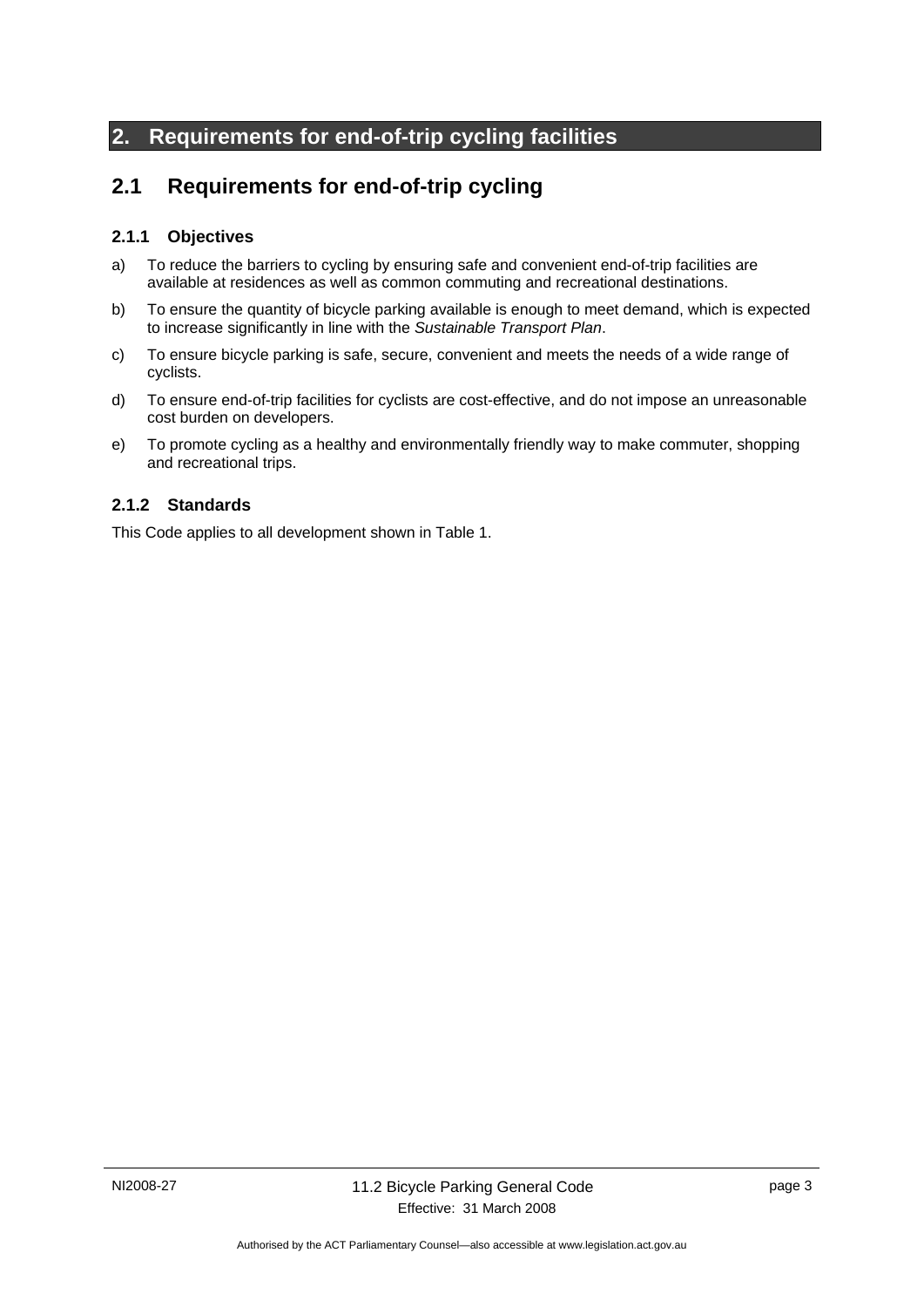| Table 1 - Development Requiring End-of-Trip Cycling Facilities |  |  |  |
|----------------------------------------------------------------|--|--|--|

| <b>Development</b>          |                                |                            |  |  |  |  |  |  |
|-----------------------------|--------------------------------|----------------------------|--|--|--|--|--|--|
| Apartment                   | Boarding house                 | Bulky goods retailing      |  |  |  |  |  |  |
| <b>Business agency</b>      | Chancellery                    | Child care centre          |  |  |  |  |  |  |
| Civic administration        | Club                           | Community activity centre  |  |  |  |  |  |  |
| Community theatre           | Cultural facility              | Defence installation       |  |  |  |  |  |  |
| Drink establishment         | <b>Education establishment</b> | Financial establishment    |  |  |  |  |  |  |
| Guest house                 | Health facility                | Hospital                   |  |  |  |  |  |  |
| Hotel                       | Indoor entertainment facility  | Indoor recreation facility |  |  |  |  |  |  |
| Motel                       | Multi-unit housing             | Office                     |  |  |  |  |  |  |
| Outdoor recreation facility | Personal service               | Place of assembly          |  |  |  |  |  |  |
| Place of worship            | Produce market                 | Public agency              |  |  |  |  |  |  |
| Public transport facility   | Religious associated use       | Residential care           |  |  |  |  |  |  |
|                             |                                | accommodation              |  |  |  |  |  |  |
| Restaurant                  | Retirement complex             | Shop                       |  |  |  |  |  |  |
| Special care establishment  | Special care hostel            | Special dwelling           |  |  |  |  |  |  |
| Supermarket                 | Supportive housing             | Take-away food shop        |  |  |  |  |  |  |
| <b>Tourist facility</b>     | <b>Tourist resort</b>          | Veterinary hospital        |  |  |  |  |  |  |

Unless an Individual Assessment under section 2.2 of this Code applies:

- a) All development identified in Table 1 must provide the number and types of Bicycle Parking Spaces specified in Part 3 of this Code.
- b) All Bicycle Parking Spaces and Bicycle Parking Facilities required by Part 3 of this Code must be designed in accordance with Part 4 of this Code.
- c) All development identified in Table 1 must provide other end-of-trip facilities in accordance with Part 5 of these Guidelines.

### **2.1.3 Guidance**

For clarity, this Code does not apply to development not shown in Table 1.

### **2.2 Individual Assessment**

### **2.2.1 Objectives**

To allow flexibility in the way that developments can meet the objectives of the Code.

### **2.2.2 Background**

Developments vary greatly in nature and it is difficult to capture all possible circumstances in a simple set of requirements. As a result, for some developments it will be possible to meet the objectives of the Code without their detailed requirements being met. Individual Assessment provides a process by which proposed end-of-trip cycling facilities can be assessed against the broader objectives of the Code rather than the detailed requirements.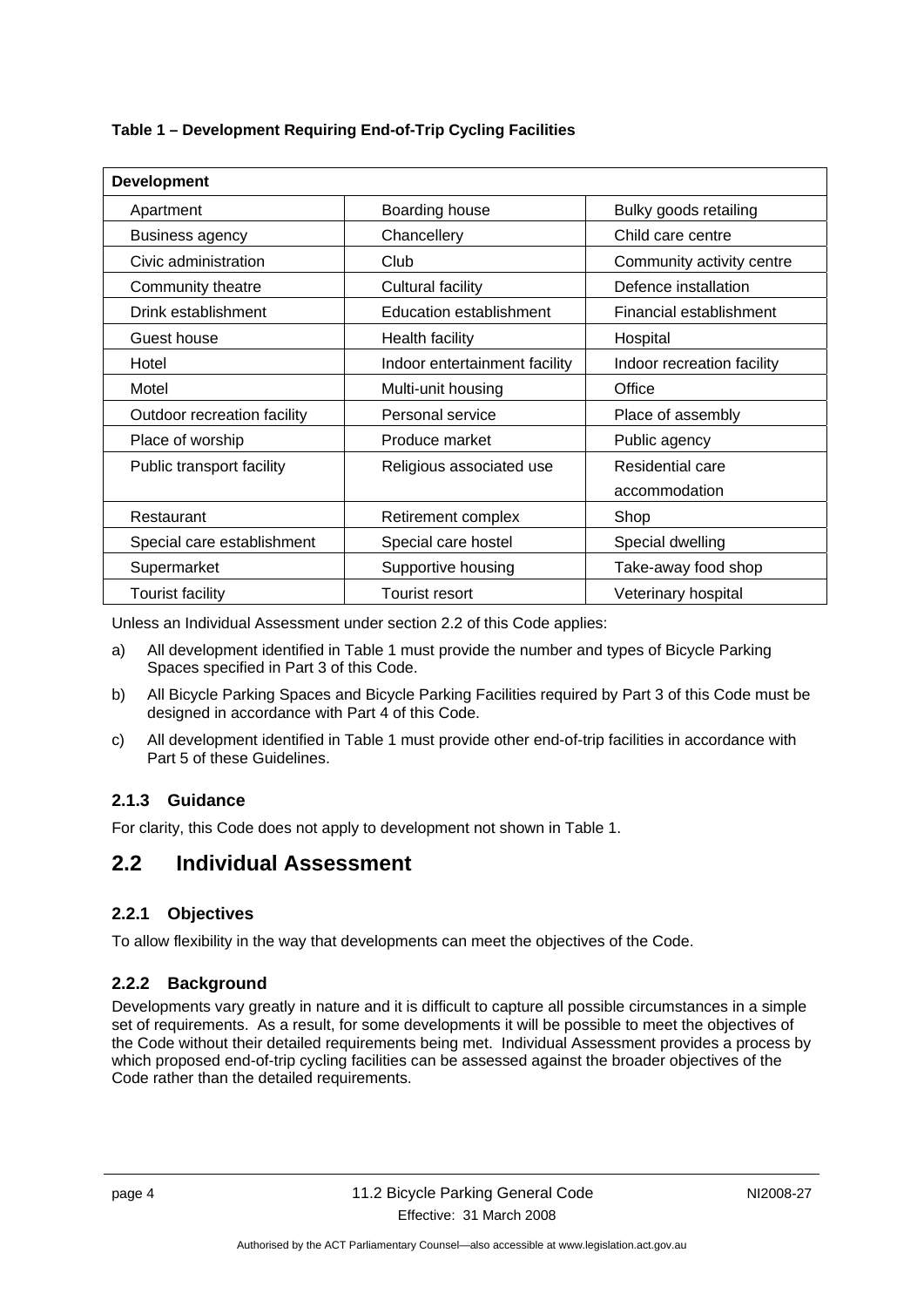### **2.2.3 Standards**

An applicant may apply to the Authority for Individual Assessment if they feel that the objectives of the Code can be met without meeting the detailed requirements of the Code.

In making an Individual Assessment, the Authority will take into account:

- a) the requirements contained within the relevant sections of the Code; and
- b) the objectives outlined within the relevant sections of the Code; and
- c) the objectives of the Code stated at section 1.1; and
- d) any guidance material contained within the relevant sections of the Code; and
- e) the Government's targets and policy goals for cycling outlined in the *Sustainable Transport Plan for the ACT* and the *Canberra Bicycle 2000 s*trategy.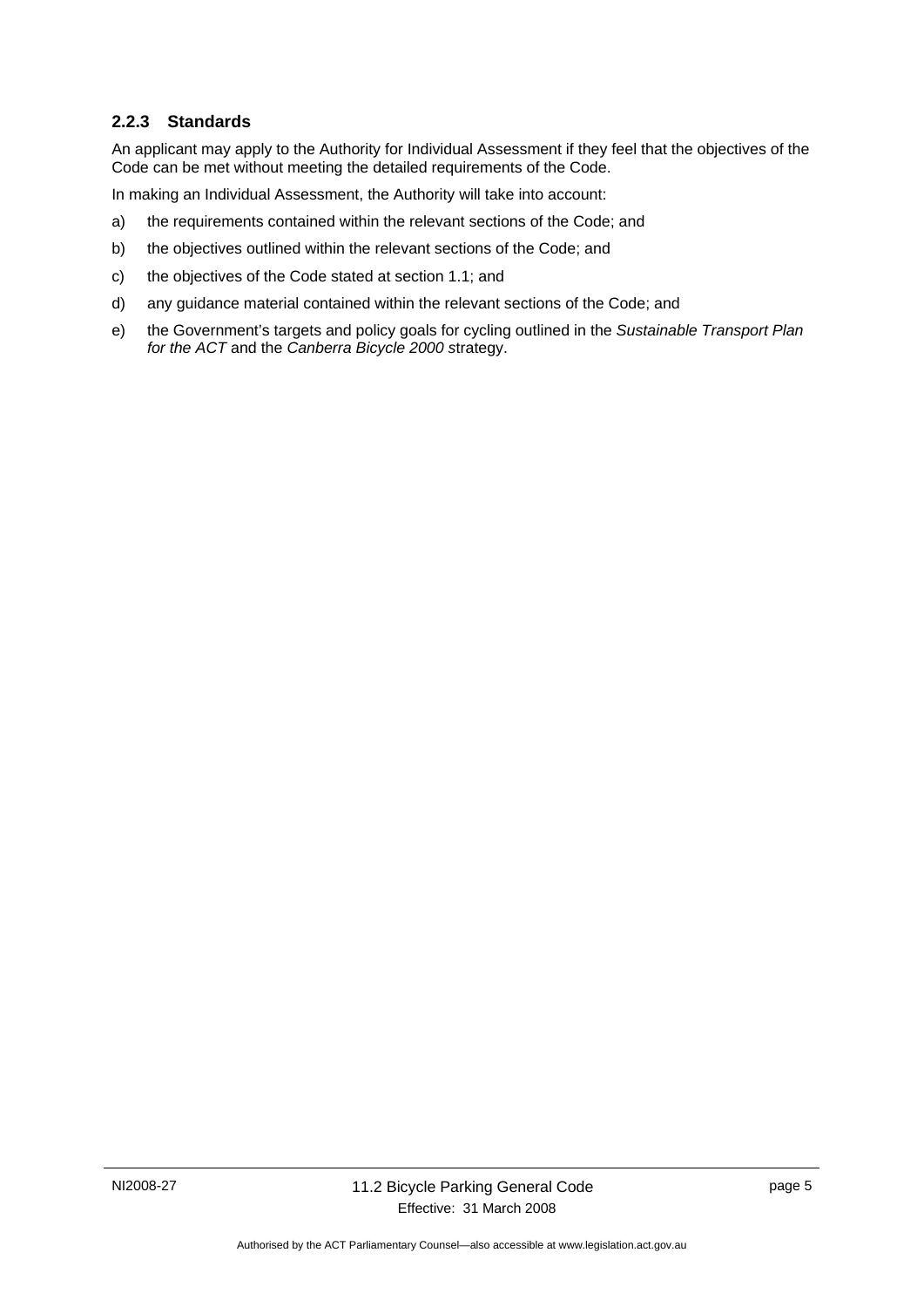# **3. Provision for Bicycle Parking Spaces**

# **3.1 Number of Bicycle Parking Spaces required**

### **3.1.1 Objectives**

- a) To reduce the barriers to cycling by ensuring bicycle parking is available at residences as well as common commuting and recreational destinations.
- b) To ensure the quantity of bicycle parking available is enough to meet demand, which is expected to increase significantly in line with the *Sustainable Transport Plan*.
- c) To ensure bicycle parking provided meets the needs of likely users.
- d) To ensure requirements to install bicycle parking do not impose an unreasonable cost burden on developers.

### **3.1.2 Background**

*The Sustainable Transport Plan* sets a target of 7% of commuter trips being by bicycle in 2026. This is within the design life of buildings. However, for this target to be met, Bicycle Parking Facilities need to be available in homes and at common commuting and recreational destinations. Commuter and recreational destinations to which people cycle include schools, shopping centres, bus interchanges, workplaces, sportsgrounds, cafés, cinemas and theatres.

With respect to residences, most houses and townhouses contain storage space suitable for bicycles, for example garages, garden sheds and cupboards. However this is not the case for apartments, which rarely have individual garages and often only have storage space that is accessible via stairs. Conversely, people who live in apartments are typically younger and less likely to have children than the general population, demographic segments which are more likely to consider cycling. Further, most of Canberra's apartment developments are close to town and group centres. The resulting short journeys to shops and workplaces are ideal for cycling rather than driving. To address this issue, these Guidelines require the provision of residents' bicycle parking in apartments and other similar buildings.

So that bicycle parking can be included as an integral part of a project's design, the basis for calculating parking requirements must be known at the time of preliminary design. For this reason, wherever possible ratios are based on floor areas or the number of rooms. Use of ratios based on the number of employees or residents is problematic as this information is unlikely to be available at the time of development assessment, and may change considerably with time.

### **3.1.3 Standards**

Bicycle Parking Spaces must be provided at the rates, and of the types, specified in Table 2.

### **3.1.4 Guidance**

For the sake of clarity, no bicycle parking is required for development not shown in Table 2.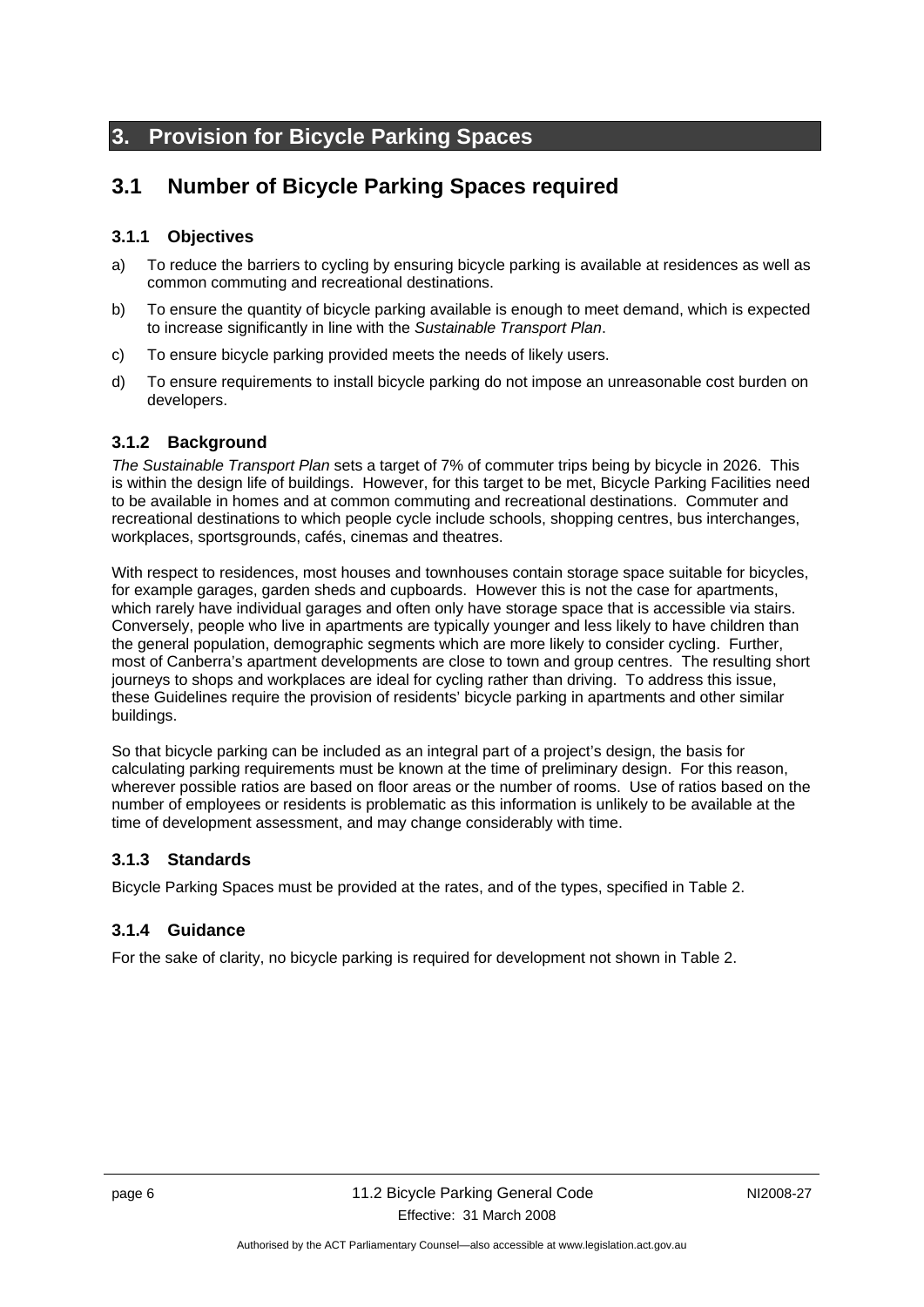**Table 2 – Quantity and Type of Bicycle Parking Required** 

| <b>Development</b>                                    | <b>Employees and residents<sup>3</sup></b>                                         |                    | Visitors, shoppers and guests                           |                    | Allowances that apply for this land use                                                                |  |  |  |  |
|-------------------------------------------------------|------------------------------------------------------------------------------------|--------------------|---------------------------------------------------------|--------------------|--------------------------------------------------------------------------------------------------------|--|--|--|--|
|                                                       | <b>Bicycle Parking</b><br>Spaces required <sup>4</sup>                             | Class <sup>5</sup> | <b>Bicycle Parking</b><br>Spaces required <sup>4</sup>  | Class <sup>5</sup> |                                                                                                        |  |  |  |  |
| Apartment                                             | Residents: 1 per<br>apartment                                                      | 1, 2               | 1 per 12 apartments<br>after the first 12<br>apartments |                    | Section 3.2: Storage space (residents'<br>parking)<br>Section 3.4: Pre-existing bicycle<br>parking     |  |  |  |  |
| <b>Boarding house:</b>                                |                                                                                    |                    |                                                         |                    |                                                                                                        |  |  |  |  |
| <b>Student</b><br>accommodation                       | Residents: 1 per 3<br>beds                                                         | 1, 2               | 1 per 12 beds                                           | 3                  | Section 3.4: Pre-existing bicycle<br>parking<br>Section 3.5: Reduction of car parking<br>requirements  |  |  |  |  |
| All other developments<br>or parts of<br>developments | 1 per 80 beds after the<br>first 50 beds<br><b>PLUS</b><br>Residents: 1 per 4 beds | 1, 2<br>1, 2       | 1 per 15 beds after<br>the first 15 beds                | 3                  | Section 3.2.4: Storage space (other<br>secure parking)<br>Section 3.4: Pre-existing bicycle<br>parking |  |  |  |  |
|                                                       | after the first 4 beds                                                             |                    |                                                         |                    |                                                                                                        |  |  |  |  |

<sup>&</sup>lt;sup>3</sup> Employee parking except where indicated as residents parking.

<sup>&</sup>lt;sup>4</sup> Where requirements are given as a ratio, the resulting number of spaces should be rounded upwards to the nearest whole number. For example, if the ratio resolves to 4.8 spaces, the requirement is rounded upwards to 5 spaces. Similarly if the ratio resolves to 0.3 spaces, the requirement is rounded up and 1 space is required.

<sup>5</sup> Design requirements for each class of parking are outlined at Part 4 of these Guidelines. For a short description, refer to *Table 3* on page 23.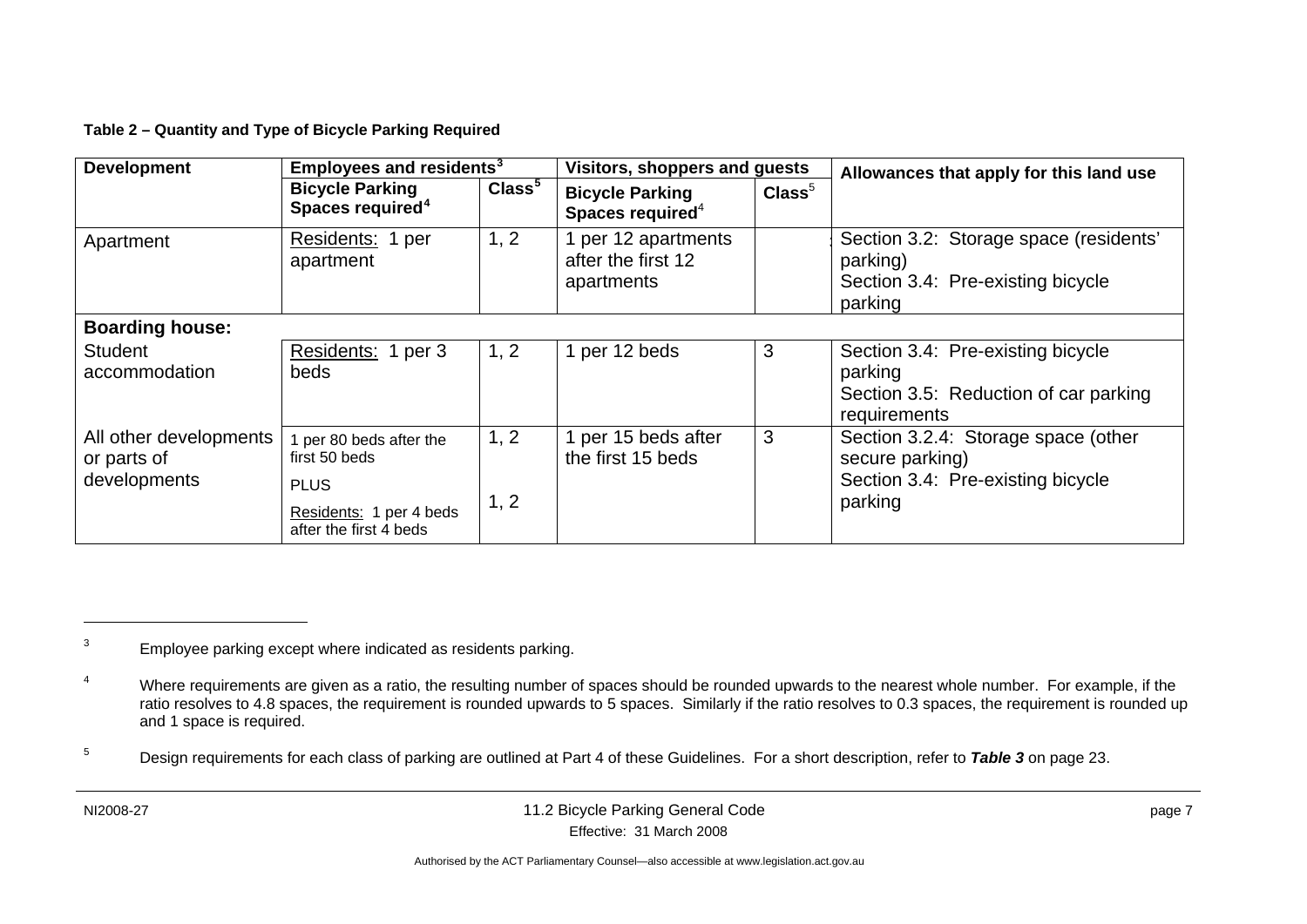| <b>Development</b>     | Employees and residents <sup>3</sup>                   |                    | Visitors, shoppers and guests                          |                  | Allowances that apply for this land use                                                                                                                         |
|------------------------|--------------------------------------------------------|--------------------|--------------------------------------------------------|------------------|-----------------------------------------------------------------------------------------------------------------------------------------------------------------|
|                        | <b>Bicycle Parking</b><br>Spaces required <sup>4</sup> | Class <sup>5</sup> | <b>Bicycle Parking</b><br>Spaces required <sup>4</sup> | $\text{Class}^5$ |                                                                                                                                                                 |
| Bulky goods retailing  | 1 per 1750 $m^2$ GFA after<br>the first 1750 $m^2$ GFA | 1, 2               | 1 per 1000 $m^2$ GFA<br>(minimum 2)                    | 3                | Section 3.2.4: Storage space (other<br>secure parking)<br>Section 3.4: Pre-existing bicycle<br>parking                                                          |
| <b>Business agency</b> | 1 per 400 $m^2$ GFA after<br>the first 400 $m^2$ GFA   | 1, 2               | per 300 $m^2$ GFA<br>(minimum 2)                       | 3                | Section 3.2.4: Storage space (other<br>secure parking)<br>Section 3.4: Pre-existing bicycle<br>parking                                                          |
| Chancellery            | 1 per 250 $m^2$ GFA after<br>the first 250 $m^2$ GFA   | 1, 2               | per 950 $m^2$ GFA after<br>the first 400 $m^2$ GFA     | 3                | Section 3.2.4: Storage space (other<br>secure parking)<br>Section 3.4: Pre-existing bicycle<br>parking<br>Section 3.5: Reduction of car parking<br>requirements |
| Child care centre      | <b>Individual Assessment</b>                           |                    | <b>Individual Assessment</b>                           |                  | <b>Individual Assessment</b>                                                                                                                                    |
| Civic administration   | 1 per 250 $m^2$ GFA after<br>the first 250 $m^2$ GFA   | 1, 2               | 1 per 950 $m2$ GFA after<br>the first 400 $m^2$ GFA    | 3                | Section 3.2.4: Storage space (other<br>secure parking)<br>Section 3.4: Pre-existing bicycle<br>parking<br>Section 3.5: Reduction of car parking<br>requirements |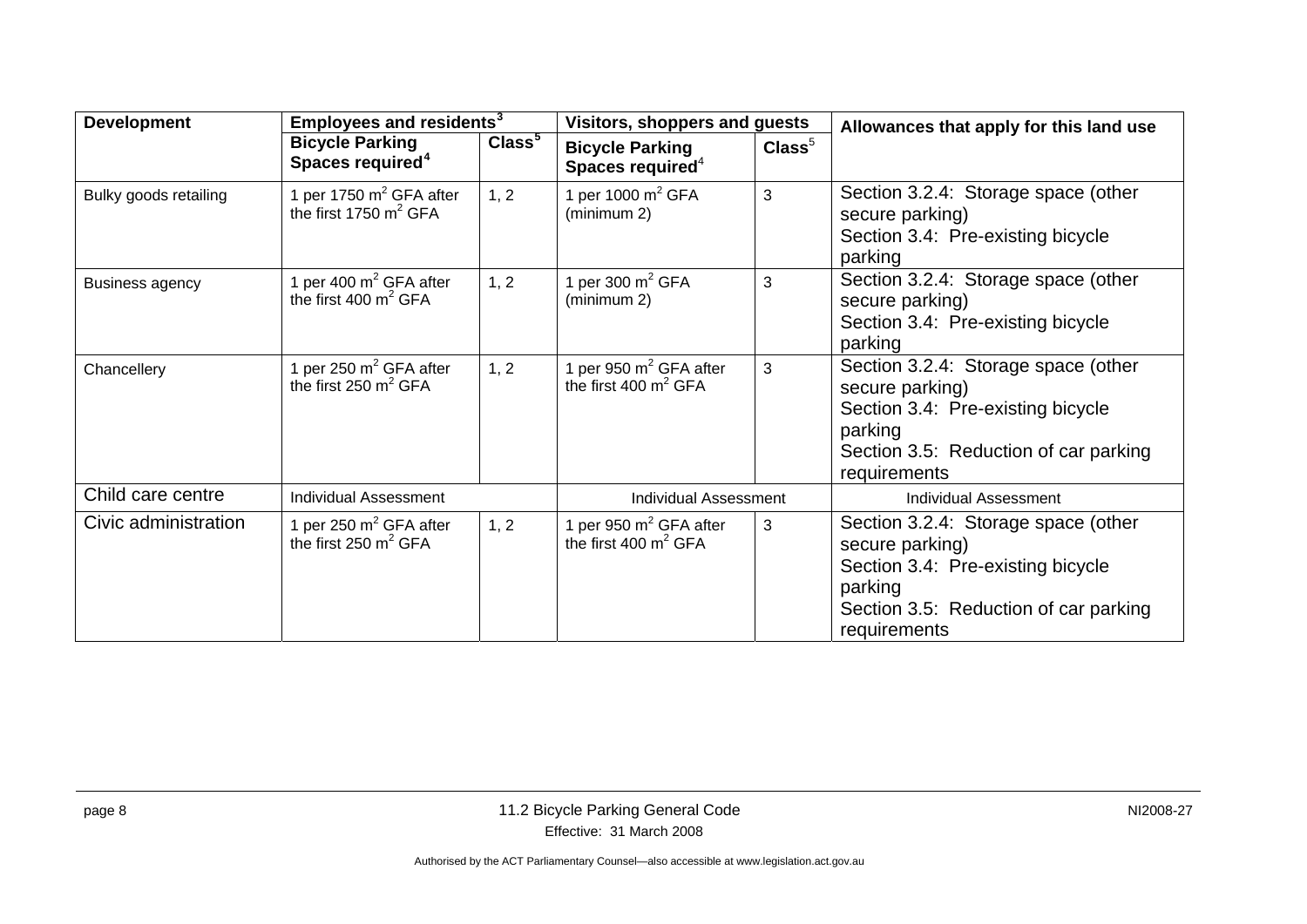| <b>Development</b>           |                                                                                                        | Employees and residents <sup>3</sup> |                                                                                                        | Visitors, shoppers and guests | Allowances that apply for this land use                                                     |
|------------------------------|--------------------------------------------------------------------------------------------------------|--------------------------------------|--------------------------------------------------------------------------------------------------------|-------------------------------|---------------------------------------------------------------------------------------------|
|                              | <b>Bicycle Parking</b><br>Spaces required <sup>4</sup>                                                 | Class <sup>5</sup>                   | <b>Bicycle Parking</b><br>Spaces required <sup>4</sup>                                                 | $\text{Class}^5$              |                                                                                             |
| Club                         | 1 per 100 $m^2$ bar floor<br>area after the first 100 $m^2$<br>bar floor area                          | 1, 2                                 | 1 per 25 $m^2$ bar floor area<br>after the first 25 $m^2$ bar<br>floor area                            | 3                             | Section 3.2.4: Storage space (other<br>secure parking)<br>Section 3.4: Pre-existing bicycle |
|                              | <b>PLUS</b>                                                                                            |                                      | <b>PLUS</b>                                                                                            |                               | parking                                                                                     |
|                              | 1 per 400 $m^2$ of lounge<br>and beer garden after the<br>first 400 $m^2$ of lounge and<br>beer garden | 1, 2                                 | 1 per 100 $m^2$ of lounge<br>and beer garden after the<br>first 100 $m^2$ of lounge and<br>beer garden | 3                             |                                                                                             |
|                              |                                                                                                        |                                      | (minimum 2)                                                                                            |                               |                                                                                             |
| Community activity<br>centre | Individual Assessment                                                                                  |                                      | Individual Assessment                                                                                  |                               | <b>Individual Assessment</b>                                                                |
| Community theatre            | Nil                                                                                                    |                                      | per 50 seats (minimum<br>2)                                                                            | 3                             | Section 3.4: Pre-existing bicycle<br>parking                                                |
| Cultural facility            | Individual Assessment                                                                                  |                                      | <b>Individual Assessment</b>                                                                           |                               | <b>Individual Assessment</b>                                                                |
| Defence installation         | Individual Assessment                                                                                  |                                      | <b>Individual Assessment</b>                                                                           |                               | <b>Individual Assessment</b>                                                                |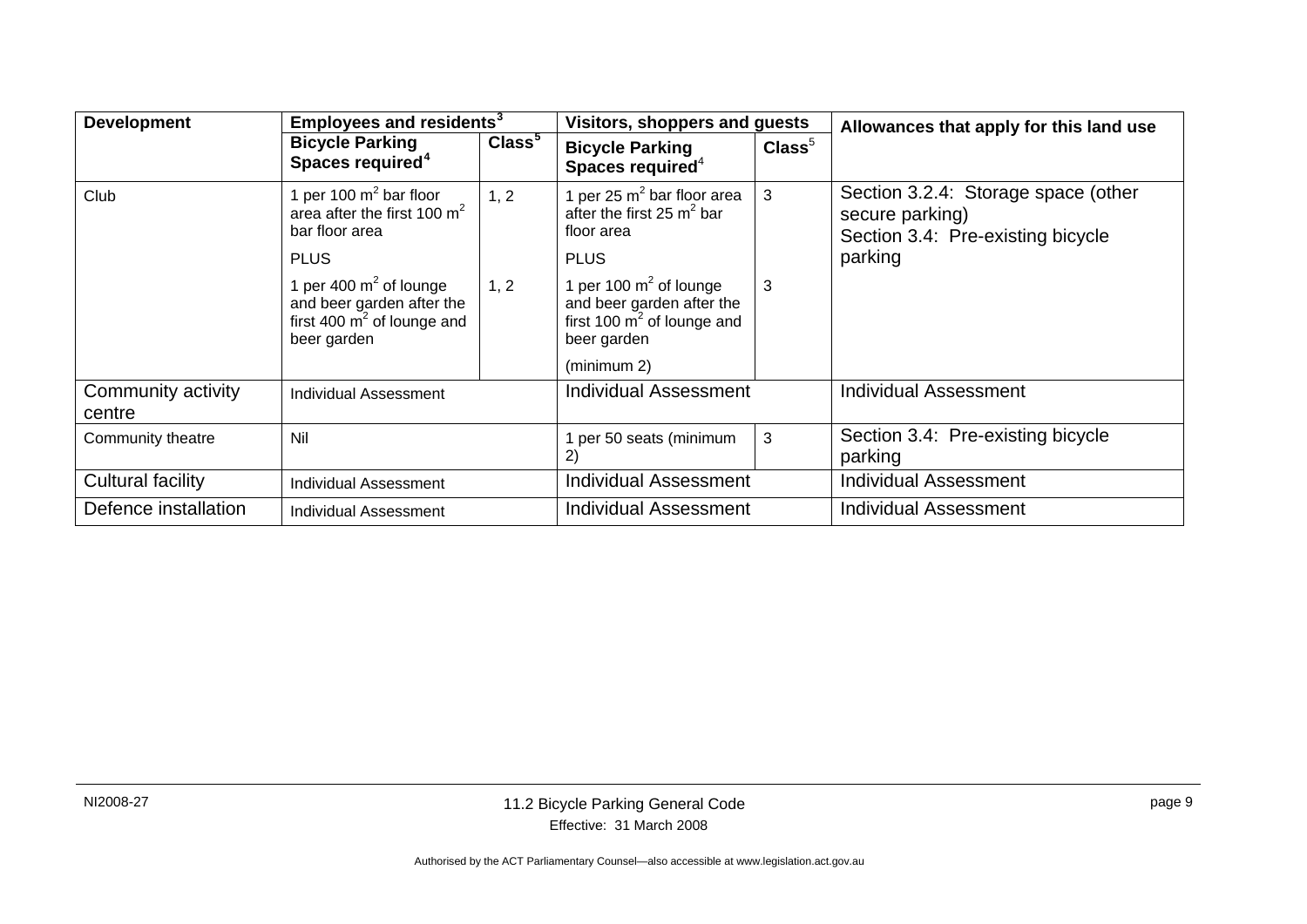| <b>Development</b>                                                  | Employees and residents <sup>3</sup>                                                                            |                    | <b>Visitors, shoppers and guests</b>                                                                              |                  | Allowances that apply for this land use                                                               |  |
|---------------------------------------------------------------------|-----------------------------------------------------------------------------------------------------------------|--------------------|-------------------------------------------------------------------------------------------------------------------|------------------|-------------------------------------------------------------------------------------------------------|--|
|                                                                     | <b>Bicycle Parking</b><br>Spaces required <sup>4</sup>                                                          | Class <sup>5</sup> | <b>Bicycle Parking</b><br>Spaces required <sup>4</sup>                                                            | $\text{Class}^5$ |                                                                                                       |  |
| Drink establishment                                                 | 1 per 100 $m^2$ bar floor<br>area after the first 100 $m^2$<br>bar floor area                                   | 1, 2               | 1 per 25 $m2$ bar floor area<br>after the first 25 $m^2$ bar<br>floor area                                        | 3                | Section 3.2.4: Storage space (other<br>secure parking)<br>Section 3.4: Pre-existing bicycle           |  |
|                                                                     | <b>PLUS</b>                                                                                                     |                    | <b>PLUS</b>                                                                                                       |                  | parking                                                                                               |  |
|                                                                     | 1 per 400 $m^2$ of lounge<br>and beer garden after the<br>first 400 $\mathrm{m}^2$ of lounge and<br>beer garden | 1, 2               | 1 per 100 $m^2$ of lounge<br>and beer garden after the<br>first 100 $\overline{m}^2$ of lounge and<br>beer garden | 3                |                                                                                                       |  |
|                                                                     |                                                                                                                 |                    | (minimum 2)                                                                                                       |                  |                                                                                                       |  |
| <b>Education</b><br>establishment:                                  |                                                                                                                 |                    |                                                                                                                   |                  |                                                                                                       |  |
| Primary school                                                      | 1 per 200 students after<br>the first 200 students                                                              | 1, 2               | 1 per 15 students                                                                                                 | 1, 2, 3          | Section 3.4: Pre-existing bicycle<br>parking                                                          |  |
| Secondary school                                                    | 1 per 200 students after<br>the first 200 students                                                              | 1, 2               | 1 per 10 students                                                                                                 | 1, 2, 3          | Section 3.4: Pre-existing bicycle<br>parking                                                          |  |
| <b>Tertiary institution</b><br>(excluding student<br>accommodation) | <b>Individual Assessment</b>                                                                                    |                    | <b>Individual Assessment</b>                                                                                      |                  | <b>Individual Assessment</b>                                                                          |  |
| <b>Student</b><br>accommodation                                     | Residents: 1 per 3<br>beds                                                                                      | 1, 2               | 1 per 12 beds                                                                                                     | 3                | Section 3.4: Pre-existing bicycle<br>parking<br>Section 3.5: Reduction of car parking<br>requirements |  |
| All other developments<br>or parts of<br>developments               | <b>Individual Assessment</b>                                                                                    |                    | <b>Individual Assessment</b>                                                                                      |                  | <b>Individual Assessment</b>                                                                          |  |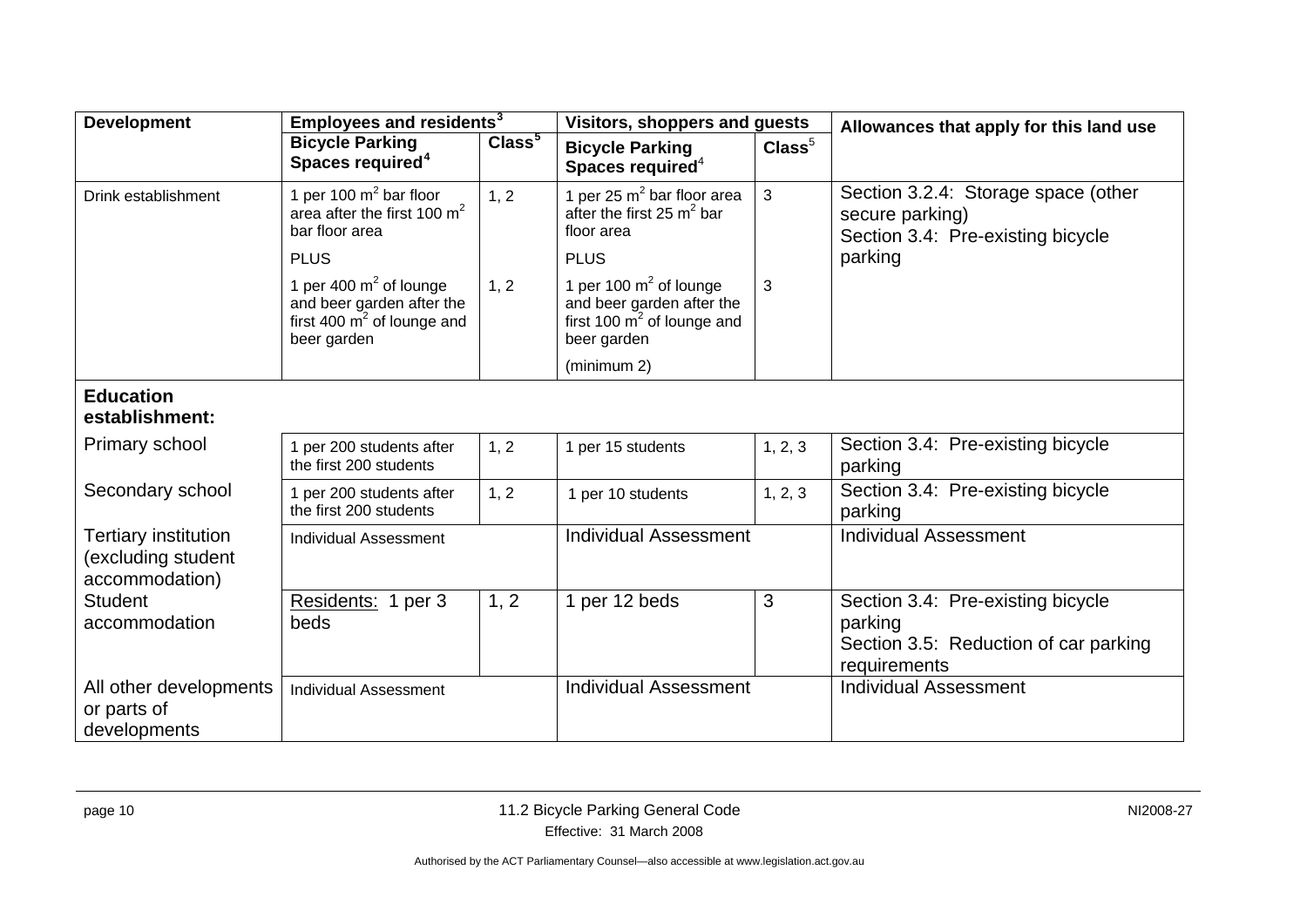| <b>Development</b>                                        | Employees and residents <sup>3</sup>                     |                    | Visitors, shoppers and guests                          |                  | Allowances that apply for this land use                                                                                                      |
|-----------------------------------------------------------|----------------------------------------------------------|--------------------|--------------------------------------------------------|------------------|----------------------------------------------------------------------------------------------------------------------------------------------|
|                                                           | <b>Bicycle Parking</b><br>Spaces required <sup>4</sup>   | Class <sup>5</sup> | <b>Bicycle Parking</b><br>Spaces required <sup>4</sup> | $\text{Class}^5$ |                                                                                                                                              |
| Financial<br>establishment                                | 1 per 400 $m^2$ GFA after<br>the first 400 $m^2$ GFA     | 1, 2               | 1 per 300 $m2 GFA$<br>(minimum 2)                      | 3                | Section 3.2.4: Storage space (other<br>secure parking)<br>Section 3.4: Pre-existing bicycle<br>parking                                       |
| <b>Guest house:</b>                                       |                                                          |                    |                                                        |                  |                                                                                                                                              |
| <b>Student</b><br>accommodation<br>All other developments | Residents: 1 per 3<br>beds<br>1 per 80 guest bedrooms    | 1, 2<br>1, 2       | 1 per 12 beds<br>1 per 30 guest bedrooms               | 3<br>1, 2        | Section 3.4: Pre-existing bicycle<br>parking<br>Section 3.5: Reduction of car parking<br>requirements<br>Section 3.2.4: Storage space (other |
| or parts of<br>developments                               | after the first 50 bedrooms                              |                    | after the first 30 bedrooms                            |                  | secure parking)<br>Section 3.4: Pre-existing bicycle<br>parking                                                                              |
| <b>Health facility</b>                                    | 1 per 8 practitioners after<br>the first 8 practitioners | 1, 2               | 1 per 4 practitioners                                  | 3                | Section 3.2.4: Storage space (other<br>secure parking)<br>Section 3.4: Pre-existing bicycle<br>parking                                       |
| Hospital                                                  | <b>Individual Assessment</b>                             |                    | <b>Individual Assessment</b>                           |                  | <b>Individual Assessment</b>                                                                                                                 |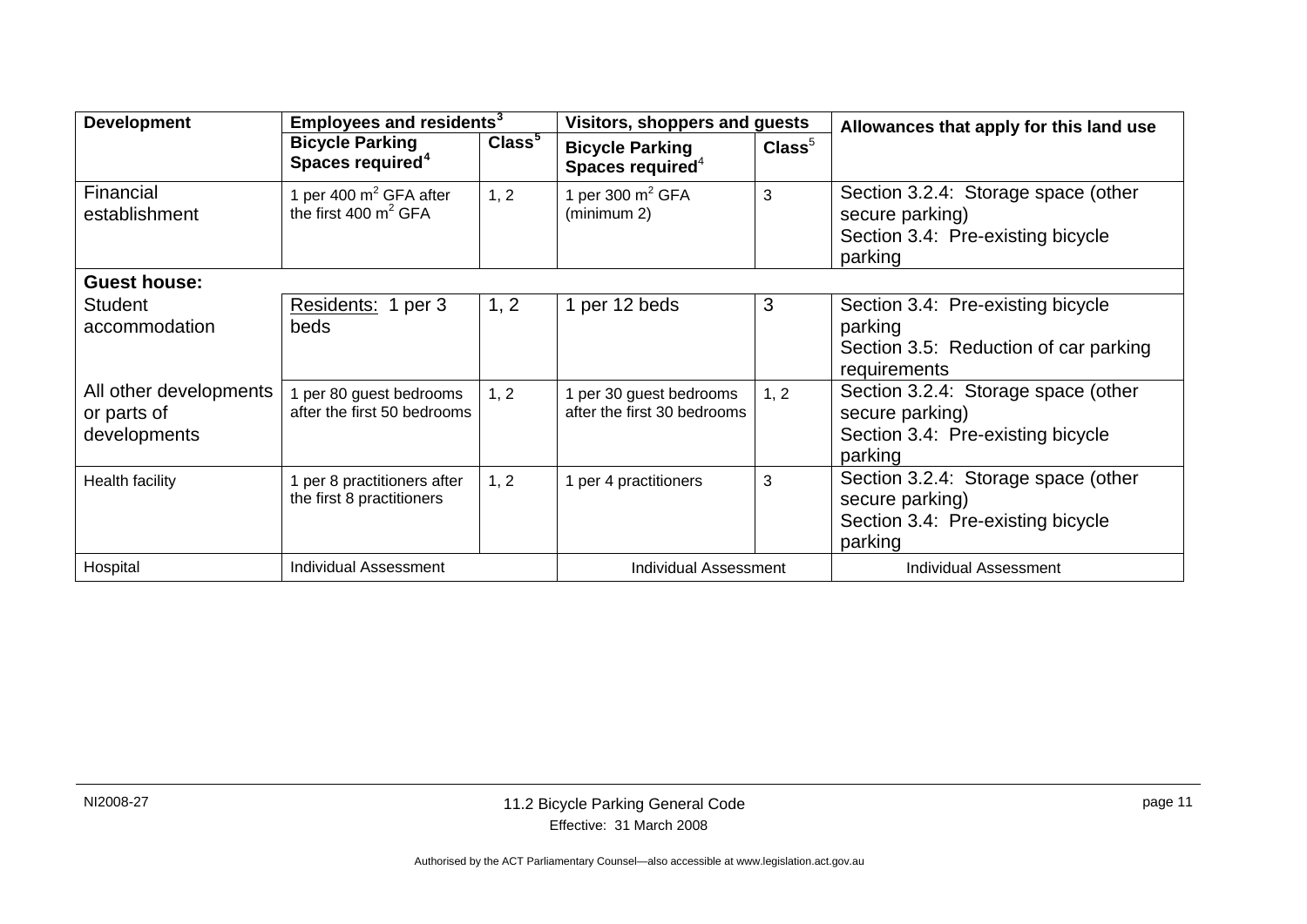| <b>Development</b>                                               | Employees and residents <sup>3</sup>                                                                            |                              | Visitors, shoppers and guests                                                                         |                              | Allowances that apply for this land use                                                                |
|------------------------------------------------------------------|-----------------------------------------------------------------------------------------------------------------|------------------------------|-------------------------------------------------------------------------------------------------------|------------------------------|--------------------------------------------------------------------------------------------------------|
|                                                                  | <b>Bicycle Parking</b><br>Spaces required <sup>4</sup>                                                          | Class <sup>5</sup>           | <b>Bicycle Parking</b><br>Spaces required $4$                                                         | $\text{Class}^5$             |                                                                                                        |
| Hotel                                                            | 1 per 100 $m^2$ bar floor<br>area after the first 100 $m^2$<br>bar floor area                                   | 1, 2                         | 1 per 25 $m2$ bar floor area<br>after the first 25 $m^2$ bar<br>floor area                            | $\mathbf{3}$                 | Section 3.2.4: Storage space (other<br>secure parking)<br>Section 3.4: Pre-existing bicycle            |
|                                                                  | <b>PLUS</b>                                                                                                     |                              | <b>PLUS</b>                                                                                           |                              | parking                                                                                                |
|                                                                  | 1 per 400 $m^2$ of lounge<br>and beer garden after the<br>first 400 $\mathrm{m}^2$ of lounge and<br>beer garden | 1, 2                         | 1 per 100 $m2$ of lounge<br>and beer garden after the<br>first 100 $m^2$ of lounge and<br>beer garden | 3                            |                                                                                                        |
|                                                                  | <b>PLUS</b>                                                                                                     |                              | <b>PLUS</b>                                                                                           |                              |                                                                                                        |
|                                                                  | 1 per 80 guest bedrooms<br>after the first 50 bedrooms                                                          | 1, 2                         | 1 per 30 guest bedrooms<br>after the first 30 bedrooms                                                | 1, 2                         |                                                                                                        |
|                                                                  |                                                                                                                 |                              | (minimum 2 Class 3<br><b>Bicycle Parking Spaces)</b>                                                  |                              |                                                                                                        |
| Indoor entertainment<br><b>Individual Assessment</b><br>facility |                                                                                                                 | <b>Individual Assessment</b> |                                                                                                       | <b>Individual Assessment</b> |                                                                                                        |
| Indoor recreation<br><b>Individual Assessment</b><br>facility    |                                                                                                                 | <b>Individual Assessment</b> |                                                                                                       | <b>Individual Assessment</b> |                                                                                                        |
| Motel                                                            | 1 per 80 guest bedrooms<br>after the first 50 bedrooms                                                          | 1, 2                         | per 30 guest bedrooms<br>after the first 30 bedrooms                                                  | 1, 2                         | Section 3.2.4: Storage space (other<br>secure parking)<br>Section 3.4: Pre-existing bicycle<br>parking |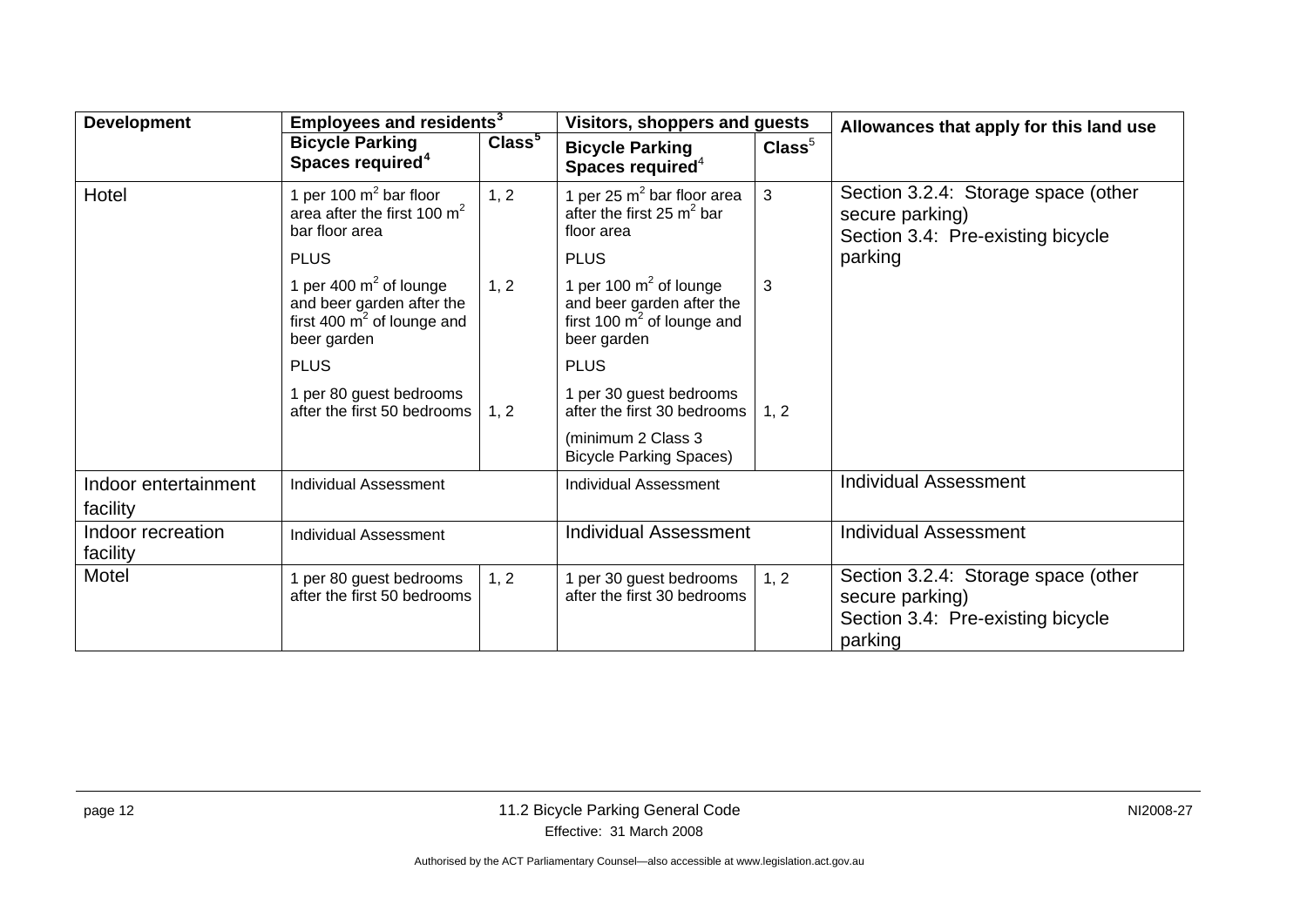| <b>Development</b>                                    | Employees and residents <sup>3</sup>                   |                    | <b>Visitors, shoppers and guests</b>                    |                  | Allowances that apply for this land use                                                                                                                         |
|-------------------------------------------------------|--------------------------------------------------------|--------------------|---------------------------------------------------------|------------------|-----------------------------------------------------------------------------------------------------------------------------------------------------------------|
|                                                       | <b>Bicycle Parking</b><br>Spaces required <sup>4</sup> | Class <sup>5</sup> | <b>Bicycle Parking</b><br>Spaces required <sup>4</sup>  | $\text{Class}^5$ |                                                                                                                                                                 |
| <b>Multi-unit housing:</b>                            |                                                        |                    |                                                         |                  |                                                                                                                                                                 |
| Apartments                                            | Residents: 1 per<br>apartment                          | 1, 2               | 1 per 12 apartments<br>after the first 12<br>apartments |                  | Section 3.2: Storage space (residents'<br>parking)<br>Section 3.4: Pre-existing bicycle<br>parking                                                              |
| <b>Student</b><br>accommodation                       | Residents: 1 per 3<br>beds                             | 1, 2               | 1 per 12 beds                                           | 3                | Section 3.4: Pre-existing bicycle<br>parking<br>Section 3.5: Reduction of car parking<br>requirements                                                           |
| All other developments<br>or parts of<br>developments | Nil                                                    | N/A                | Nil                                                     | N/A              | N/A                                                                                                                                                             |
| Office<br>(Includes office as an<br>ancillary use)    | 1 per 250 $m^2$ GFA after<br>the first 250 $m^2$ GFA   | 1, 2               | 1 per 950 $m^2$ GFA after<br>the first 400 $m^2$ GFA    | 3                | Section 3.2.4: Storage space (other<br>secure parking)<br>Section 3.4: Pre-existing bicycle<br>parking<br>Section 3.5: Reduction of car parking<br>requirements |
| <b>Outdoor recreation</b><br>facility                 | <b>Individual Assessment</b>                           |                    | <b>Individual Assessment</b>                            |                  | <b>Individual Assessment</b>                                                                                                                                    |
| Personal service                                      | 1 per 400 $m^2$ GFA after<br>the first 400 $m^2$ GFA   | 1, 2               | 1 per 300 $m^2$ GFA<br>(minimum 2)                      | 3                | Section 3.2.4: Storage space (other<br>secure parking)<br>Section 3.4: Pre-existing bicycle<br>parking                                                          |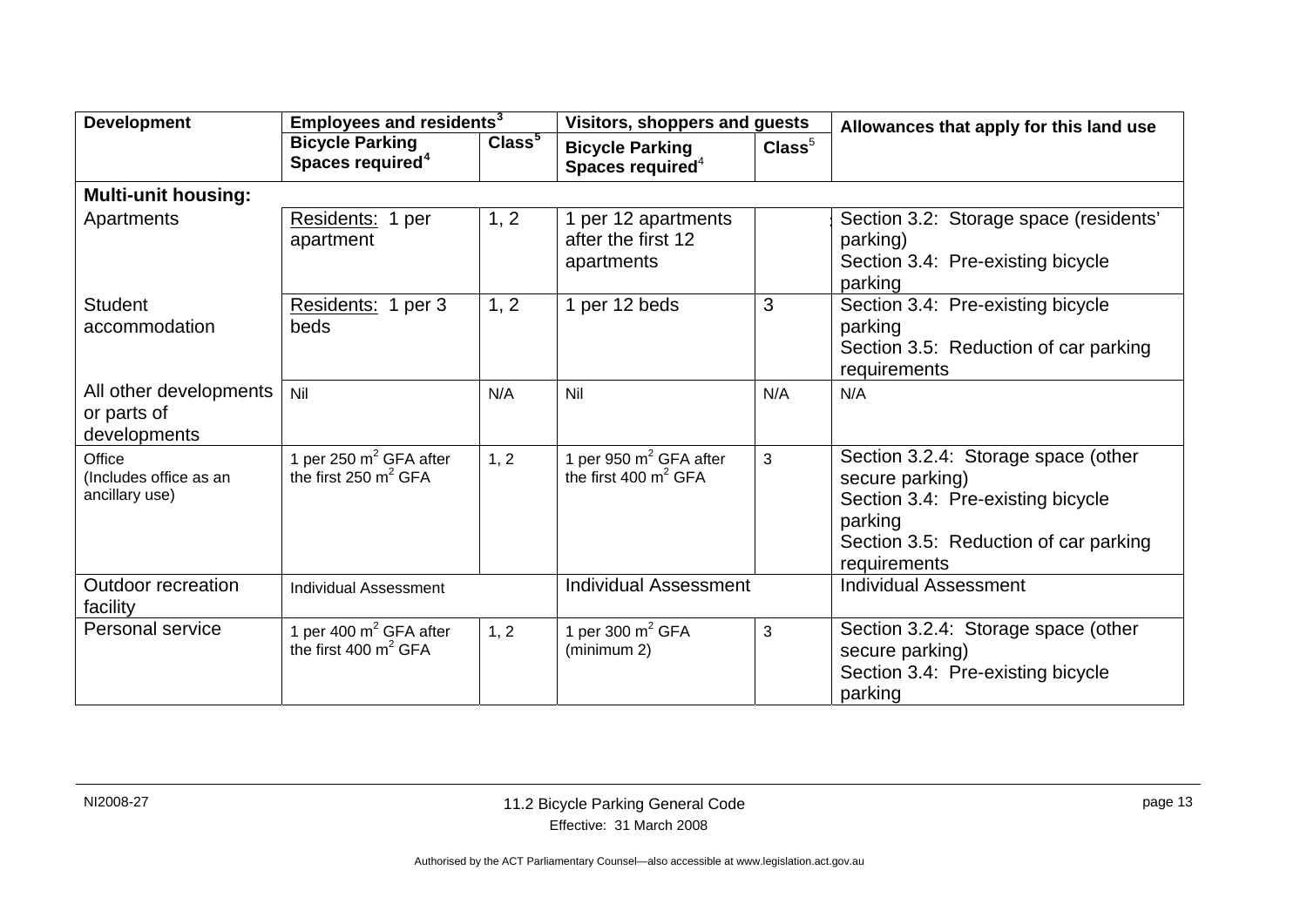| <b>Development</b>                                                                                                                          | Employees and residents <sup>3</sup>                   |                    | <b>Visitors, shoppers and guests</b>                                                   |                  | Allowances that apply for this land use                                                                |  |  |
|---------------------------------------------------------------------------------------------------------------------------------------------|--------------------------------------------------------|--------------------|----------------------------------------------------------------------------------------|------------------|--------------------------------------------------------------------------------------------------------|--|--|
|                                                                                                                                             | <b>Bicycle Parking</b><br>Spaces required <sup>4</sup> | Class <sup>5</sup> | <b>Bicycle Parking</b><br>Spaces required <sup>4</sup>                                 | $\text{Class}^5$ |                                                                                                        |  |  |
| Place of assembly                                                                                                                           | per 1500 seats after the<br>first 1500 seats           | 1, 2, 3            | 1 per 50 seats (minimum<br>2)                                                          | 1, 2, 3          | Section 3.2.4: Storage space (other<br>secure parking)<br>Section 3.4: Pre-existing bicycle<br>parking |  |  |
| Place of worship                                                                                                                            | Nil                                                    | N/A                | 1 per 50 seats                                                                         | 3                | Section 3.4: Pre-existing bicycle<br>parking                                                           |  |  |
| Produce market                                                                                                                              | <b>Individual Assessment</b>                           |                    | <b>Individual Assessment</b>                                                           |                  | <b>Individual Assessment</b>                                                                           |  |  |
| Public agency                                                                                                                               | 1 per 400 $m^2$ GFA after<br>the first 400 $m^2$ GFA   | 1, 2               | 1 per 300 $m^2$ GFA<br>(minimum 2)                                                     | 3                | Section 3.2.4: Storage space (other<br>secure parking)<br>Section 3.4: Pre-existing bicycle<br>parking |  |  |
| Public transport facility                                                                                                                   | <b>Individual Assessment</b>                           |                    | <b>Individual Assessment</b>                                                           |                  | <b>Individual Assessment</b>                                                                           |  |  |
| Religious associated<br>use                                                                                                                 | <b>Individual Assessment</b>                           |                    | <b>Individual Assessment</b>                                                           |                  | <b>Individual Assessment</b>                                                                           |  |  |
| <b>Residential care accommodation:</b><br>(Excludes residential care accommodation land uses covered elsewhere in this table <sup>6</sup> ) |                                                        |                    |                                                                                        |                  |                                                                                                        |  |  |
| Independent living<br>units                                                                                                                 | Residents: 1 per 2<br>independent living<br>units      | 1, 2               | 1 per 12 independent<br>living units after the first<br>12 independent living<br>units |                  | Section 3.2: Storage space (residents'<br>parking)<br>Section 3.4: Pre-existing bicycle<br>parking     |  |  |

<sup>&</sup>lt;sup>6</sup> For example, retirement complex, special care establishment, special care hostel, special dwelling, supportive housing.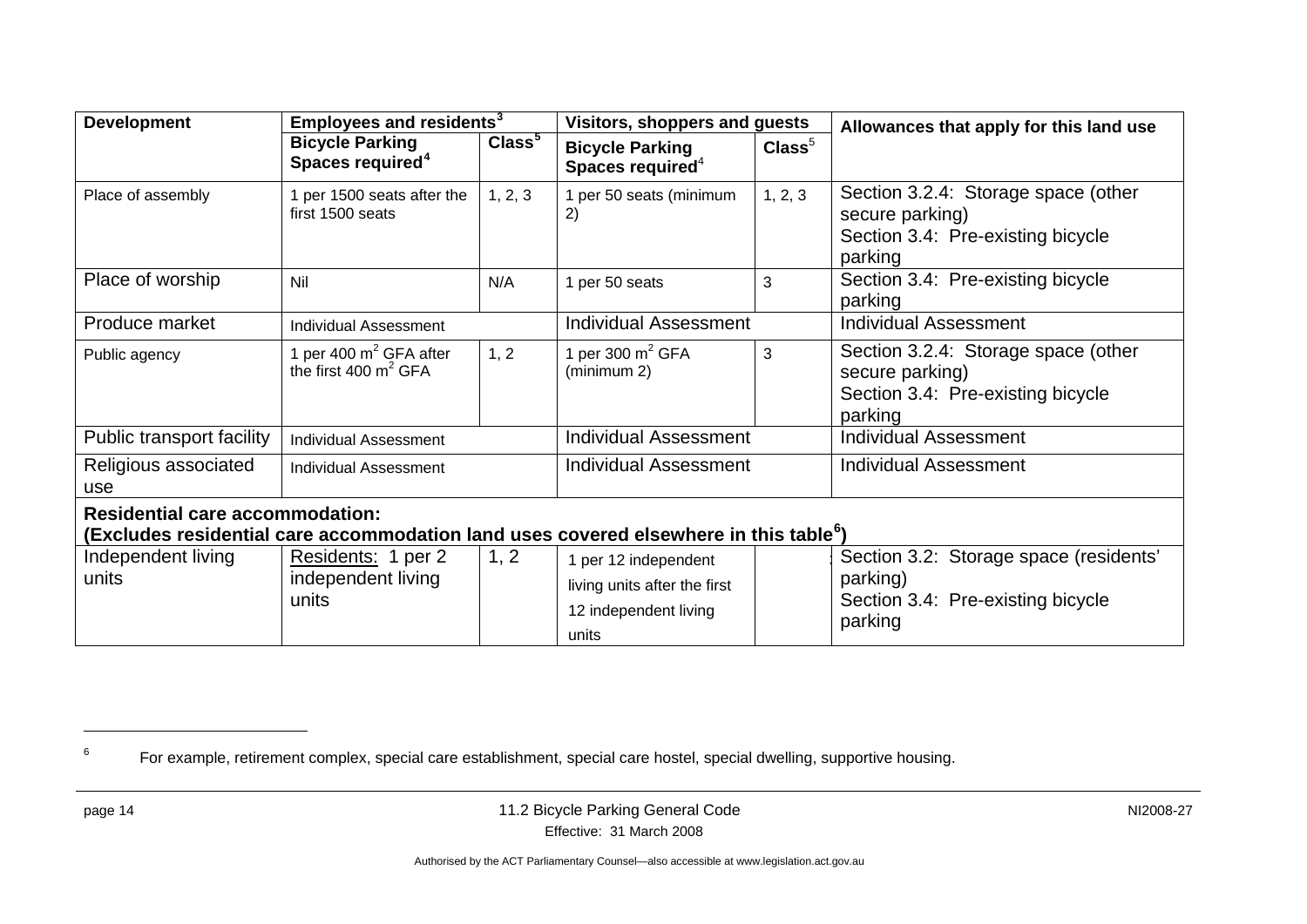| <b>Development</b>                                    | Employees and residents <sup>3</sup>                          |                    | <b>Visitors, shoppers and guests</b>                                                                |                  | Allowances that apply for this land use                                                                |  |
|-------------------------------------------------------|---------------------------------------------------------------|--------------------|-----------------------------------------------------------------------------------------------------|------------------|--------------------------------------------------------------------------------------------------------|--|
|                                                       | <b>Bicycle Parking</b><br>Spaces required <sup>4</sup>        | Class <sup>5</sup> | <b>Bicycle Parking</b><br>Spaces required $4$                                                       | $\text{Class}^5$ |                                                                                                        |  |
| <b>Student</b><br>accommodation                       | Residents: 1 per 3<br>beds                                    | 1, 2               | 1 per 12 beds                                                                                       | 3                | Section 3.4: Pre-existing bicycle<br>parking<br>Section 3.5: Reduction of car parking<br>requirements  |  |
| All other developments<br>or parts of<br>developments | l per 10 beds after<br>the first 10 beds                      | 1, 2               | 1 per 15 beds after<br>the first 15 beds                                                            | 3                | Section 3.2.4: Storage space (other<br>secure parking)<br>Section 3.4: Pre-existing bicycle<br>parking |  |
| Restaurant                                            | 1 per 400 m <sup>2</sup> GFA after<br>the first 400 $m^2$ GFA | 1, 2               | 1 per 200 $m^2$ GFA after<br>the first 200 $m^2$ GFA<br>(minimum 2)                                 | 3                | Section 3.2.4: Storage space (other<br>secure parking)<br>Section 3.4: Pre-existing bicycle<br>parking |  |
| <b>Retirement complex:</b>                            |                                                               |                    |                                                                                                     |                  |                                                                                                        |  |
| Independent living<br>units                           | Residents: 1 per 2<br>independent living<br>units             | 1, 2               | 12<br>per<br>independent<br>living units after<br>first<br>12<br>the<br>independent<br>living units |                  | Section 3.2: Storage space (residents'<br>parking)<br>Section 3.4: Pre-existing bicycle<br>parking     |  |
| All other developments<br>or parts of<br>developments | per 10 beds after<br>the first 10 beds                        | 1, 2               | 1 per 15 beds after<br>the first 15 beds                                                            | 3                | Section 3.2.4: Storage space (other<br>secure parking)<br>Section 3.4: Pre-existing bicycle<br>parking |  |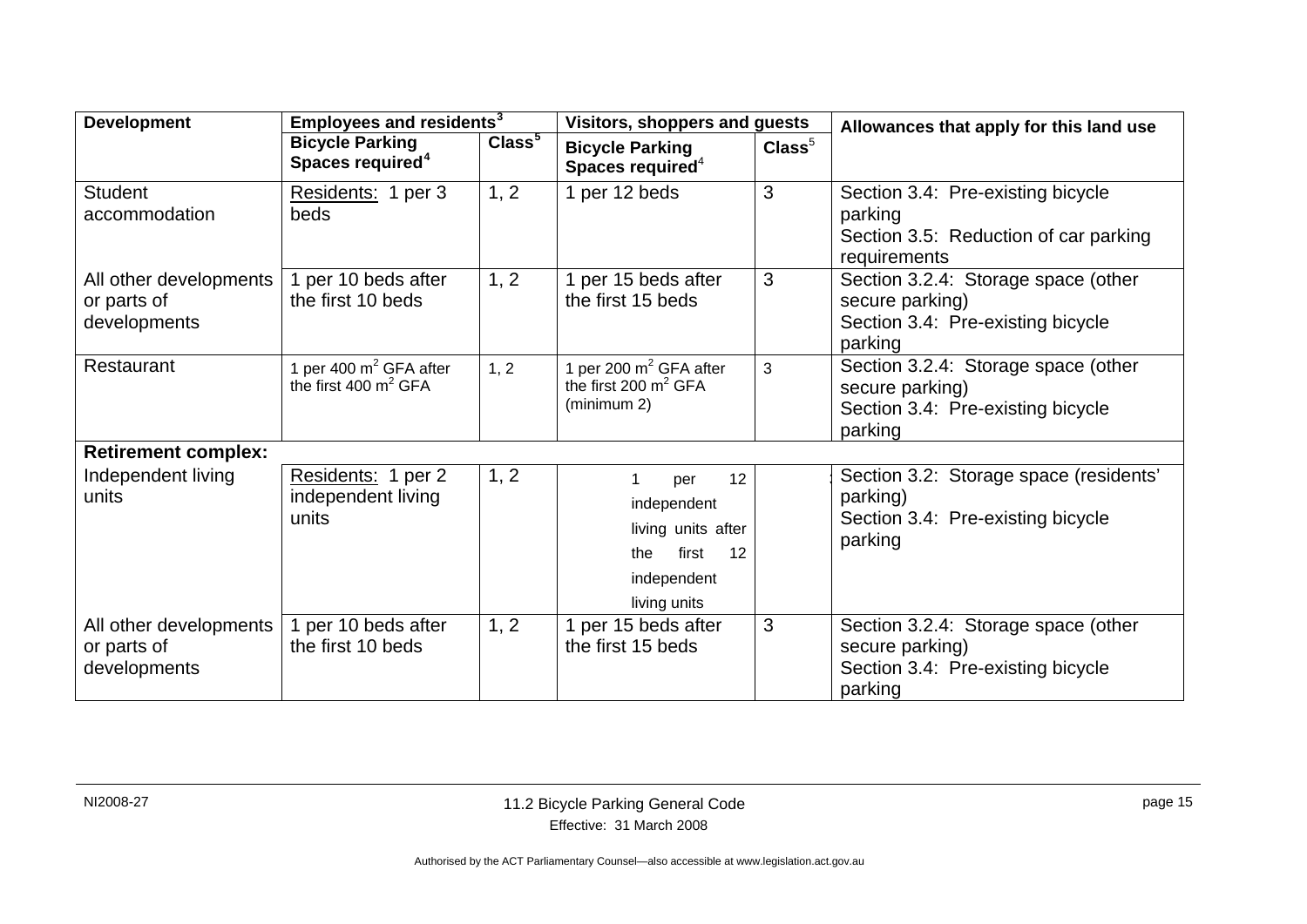| <b>Development</b>                                                                                                        | Employees and residents <sup>3</sup>                          |                    | <b>Visitors, shoppers and guests</b>                                                   |                  | Allowances that apply for this land use                                                                |  |
|---------------------------------------------------------------------------------------------------------------------------|---------------------------------------------------------------|--------------------|----------------------------------------------------------------------------------------|------------------|--------------------------------------------------------------------------------------------------------|--|
|                                                                                                                           | <b>Bicycle Parking</b><br>Spaces required <sup>4</sup>        | Class <sup>5</sup> | <b>Bicycle Parking</b><br>Spaces required <sup>4</sup>                                 | $\text{Class}^5$ |                                                                                                        |  |
| Shop:<br>(Includes a shop as an Ancillary Use)<br>(Excludes shop land uses covered elsewhere in this table <sup>7</sup> ) |                                                               |                    |                                                                                        |                  |                                                                                                        |  |
| Department store                                                                                                          | 1 per 1750 $m^2$ GFA after<br>the first 1750 $m^2$ GFA        | 1, 2               | 1 per 1000 $m^2$ GFA<br>(minimum 2)                                                    | 3                | Section 3.2.4: Storage space (other<br>secure parking)<br>Section 3.4: Pre-existing bicycle<br>parking |  |
| All other developments<br>or parts of<br>developments                                                                     | 1 per 500 m <sup>2</sup> GFA after<br>the first 500 $m^2$ GFA | 1, 2               | 1 per 300 $m^2$ GFA<br>(minimum 2)                                                     | 3                | Section 3.2.4: Storage space (other<br>secure parking)<br>Section 3.4: Pre-existing bicycle<br>parking |  |
| <b>Special care</b>                                                                                                       |                                                               |                    |                                                                                        |                  |                                                                                                        |  |
| establishment:                                                                                                            |                                                               |                    |                                                                                        |                  |                                                                                                        |  |
| Independent living<br>units                                                                                               | Residents: 1 per 2<br>independent living<br>units             | 1, 2               | 1 per 12 independent<br>living units after the first<br>12 independent living<br>units |                  | Section 3.2: Storage space (residents'<br>parking)<br>Section 3.4: Pre-existing bicycle<br>parking     |  |
| All other developments<br>or parts of<br>developments                                                                     | per 10 beds after<br>the first 10 beds                        | 1, 2               | 1 per 15 beds after<br>the first 15 beds                                               | 3                | Section 3.2.4: Storage space (other<br>secure parking)<br>Section 3.4: Pre-existing bicycle<br>parking |  |

 $<sup>7</sup>$  For example, bulky goods retailing, personal service, supermarket, take-away food shop.</sup>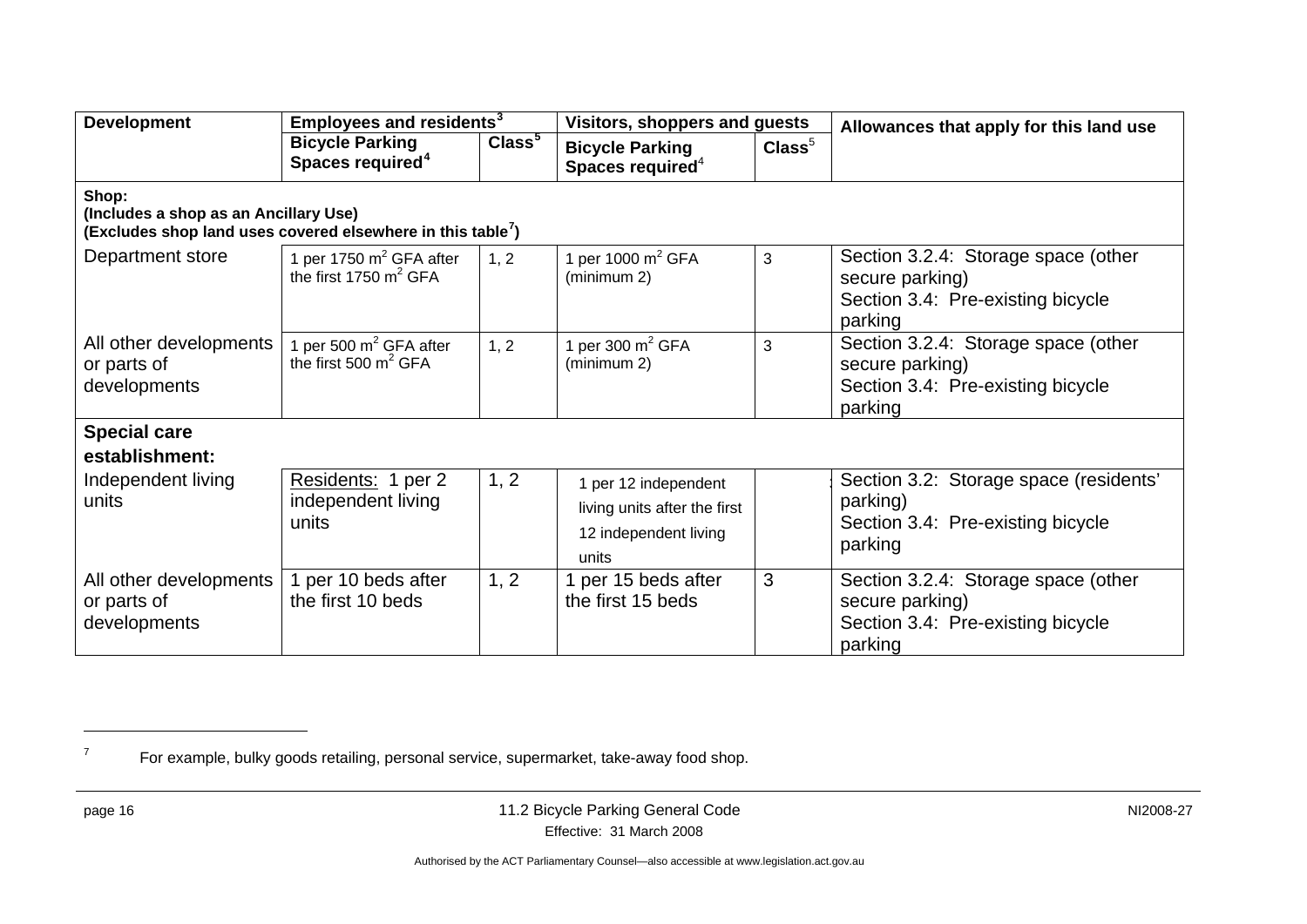| <b>Development</b>                                    | Employees and residents <sup>3</sup>                   |                    | <b>Visitors, shoppers and guests</b>                                                                |                  | Allowances that apply for this land use                                                                |  |
|-------------------------------------------------------|--------------------------------------------------------|--------------------|-----------------------------------------------------------------------------------------------------|------------------|--------------------------------------------------------------------------------------------------------|--|
|                                                       | <b>Bicycle Parking</b><br>Spaces required <sup>4</sup> | Class <sup>5</sup> | <b>Bicycle Parking</b><br>Spaces required <sup>4</sup>                                              | $\text{Class}^5$ |                                                                                                        |  |
| <b>Special care hostel:</b>                           |                                                        |                    |                                                                                                     |                  |                                                                                                        |  |
| Independent living<br>units                           | Residents: 1 per 2<br>independent living<br>units      | 1, 2               | 12<br>per<br>independent<br>living units after<br>first<br>12<br>the<br>independent<br>living units |                  | Section 3.2: Storage space (residents'<br>parking)<br>Section 3.4: Pre-existing bicycle<br>parking     |  |
| All other developments<br>or parts of<br>developments | 1 per 10 beds after<br>the first 10 beds               | 1, 2               | 1 per 15 beds after<br>the first 15 beds                                                            | 3                | Section 3.2.4: Storage space (other<br>secure parking)<br>Section 3.4: Pre-existing bicycle<br>parking |  |
| <b>Special dwelling:</b>                              |                                                        |                    |                                                                                                     |                  |                                                                                                        |  |
| <b>Student</b><br>accommodation                       | Residents: 1 per 3<br>beds                             | 1, 2               | 1 per 12 beds                                                                                       | 3                | Section 3.4: Pre-existing bicycle<br>parking<br>Section 3.5: Reduction of car parking<br>requirements  |  |
| All other developments<br>or parts of<br>developments | 1 per 10 beds after<br>the first 10 beds               | 1, 2               | 1 per 15 beds after<br>the first 15 beds                                                            | 3                | Section 3.2.4: Storage space (other<br>secure parking)<br>Section 3.4: Pre-existing bicycle<br>parking |  |
| Supermarket                                           | 1 per 750 $m^2$ GFA after<br>the first 750 $m^2$ GFA   | 1, 2               | 1 per 300 $m^2$ GFA<br>(minimum 2)                                                                  | 3                | Section 3.2.4: Storage space (other<br>secure parking)<br>Section 3.4: Pre-existing bicycle<br>parking |  |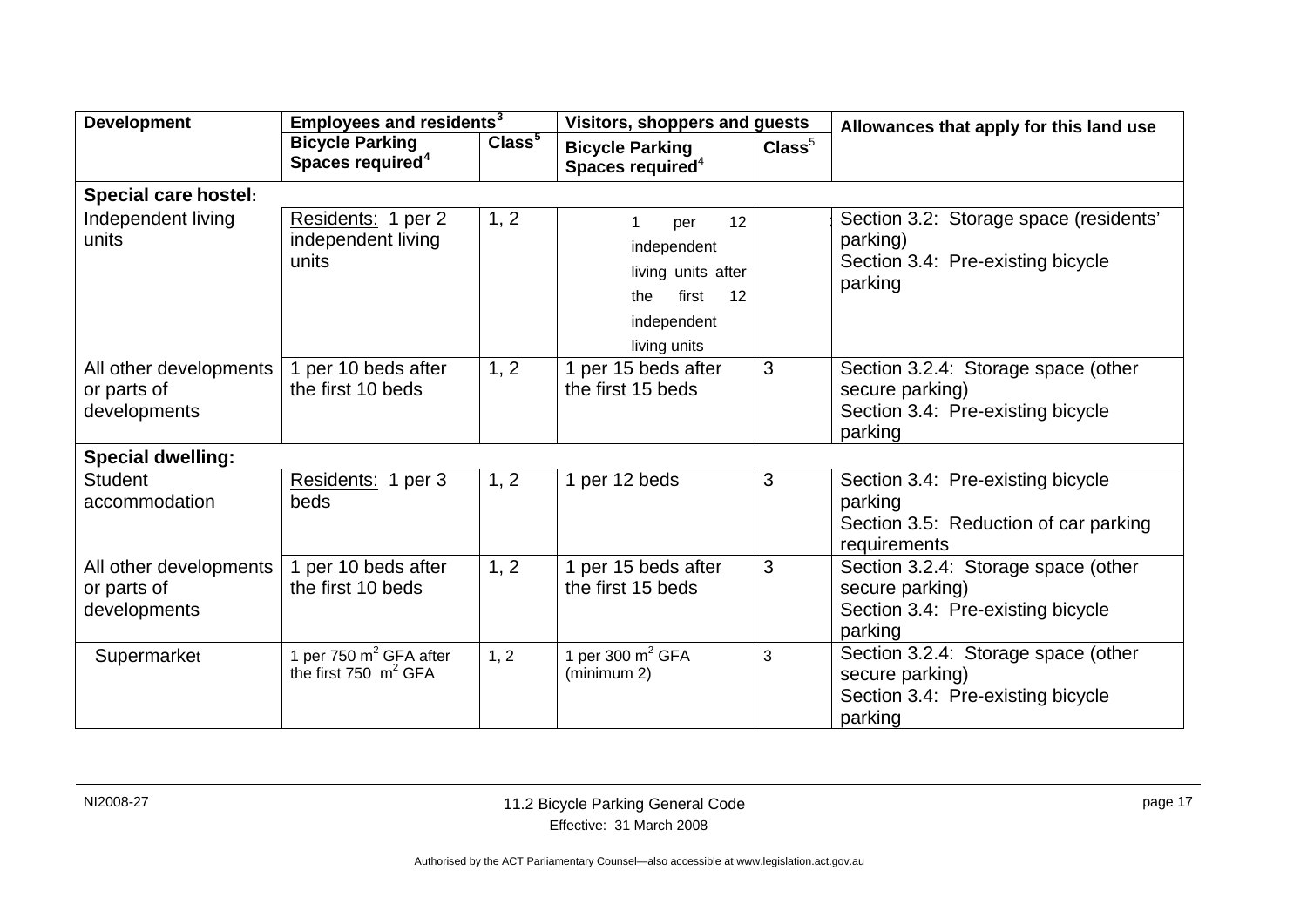| <b>Development</b>                                    | Employees and residents <sup>3</sup>                         |                    | Visitors, shoppers and guests                                                                 |                  | Allowances that apply for this land use                                                                |
|-------------------------------------------------------|--------------------------------------------------------------|--------------------|-----------------------------------------------------------------------------------------------|------------------|--------------------------------------------------------------------------------------------------------|
|                                                       | <b>Bicycle Parking</b><br>Spaces required <sup>4</sup>       | Class <sup>5</sup> | <b>Bicycle Parking</b><br>Spaces required <sup>4</sup>                                        | $\text{Class}^5$ |                                                                                                        |
| <b>Supportive housing:</b>                            |                                                              |                    |                                                                                               |                  |                                                                                                        |
| <b>Student</b><br>accommodation                       | Residents: 1 per 3<br>beds                                   | 1, 2               | 1 per 12 beds                                                                                 | 3                | Section 3.4: Pre-existing bicycle<br>parking<br>Section 3.5: Reduction of car parking<br>requirements  |
| Independent living<br>units                           | Residents: 1 per 2<br>independent living<br>units            |                    | 12 independent<br>per<br>living units after the first<br>living<br>independent<br>12<br>units |                  | Section 3.2: Storage space (residents'<br>parking)<br>Section 3.4: Pre-existing bicycle<br>parking     |
| All other developments<br>or parts of<br>developments | 1 per 10 beds after<br>the first 10 beds                     | 1, 2               | 1 per 15 beds after<br>the first 15 beds                                                      | 3                | Section 3.2.4: Storage space (other<br>secure parking)<br>Section 3.4: Pre-existing bicycle<br>parking |
| Take-away food shop                                   | 1 per 250 $m^2$ GFA after<br>the first $250 \text{ m}^2$ GFA | 1, 2               | 1 per 100 $m^2$ GFA<br>(minimum 2)                                                            | 3                | Section 3.2.4: Storage space (other<br>secure parking)<br>Section 3.4: Pre-existing bicycle<br>parking |
| Tourist facility                                      | <b>Individual Assessment</b>                                 |                    | <b>Individual Assessment</b>                                                                  |                  | <b>Individual Assessment</b>                                                                           |
| <b>Tourist resort</b>                                 | <b>Individual Assessment</b>                                 |                    | <b>Individual Assessment</b>                                                                  |                  | <b>Individual Assessment</b>                                                                           |
| Veterinary hospital                                   | 1 per 8 practitioners after<br>the first 8 practitioners     | 1, 2               | 1 per 8 practitioners after<br>the first 8 practitioners                                      | 3                | Section 3.2.4: Storage space (other<br>secure parking)<br>Section 3.4: Pre-existing bicycle<br>parking |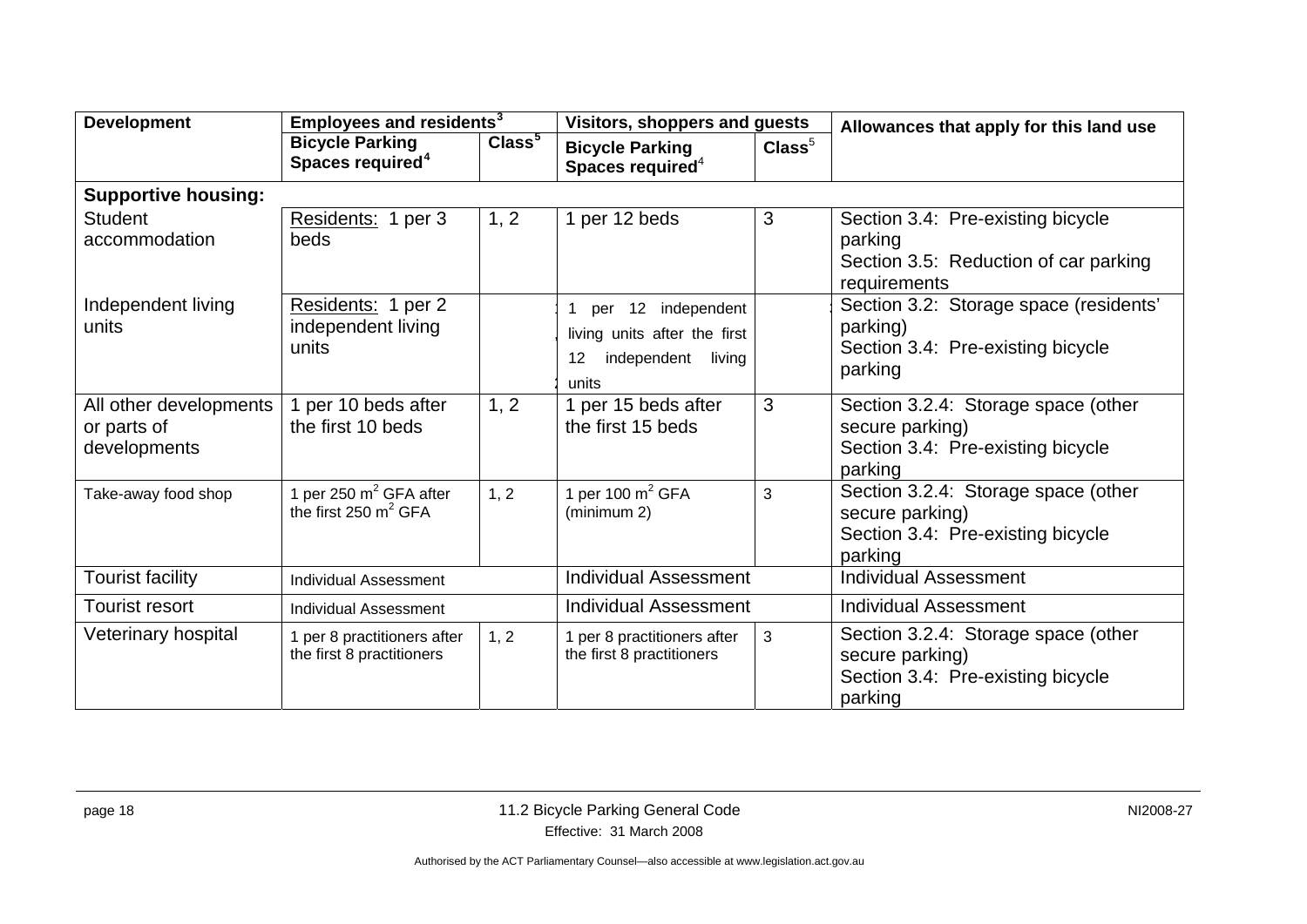# **3.2 Allowance: Storage space (residents' parking)**

### **3.2.1 Objectives**

- a) To allow flexibility in how space suitable for bicycle parking is provided in residential developments, while ensuring the needs of cyclists are met.
- b) To ensure requirements to install bicycle parking do not impose an unreasonable cost burden on developers.

### **3.2.2 Background**

Many apartment and similar developments provide secure general-purpose storage space for residents, such as storage lockers in basements. Where the storage space is secure, suitably shaped and accessible by bicycles, it can be easily used for bicycle parking. This section recognises this by not requiring dedicated resident Bicycle Parking Spaces to be provided where suitable storage space is provided.

### **3.2.3 Standards**

This section applies only to those developments shown as having access to this allowance in Table 2.

An apartment or independent living unit does not contribute to the requirement for Residents' Bicycle Parking Spaces specified in Table 2 where:

- a) it includes secure storage space accessible only to residents of that apartment or independent living unit; and
- b) the secure storage space contains an unobstructed envelope with minimum dimensions of 1.8 m long, 0.7 m wide and 1.1 m high; and
- c) the storage space with that envelope meets the design requirements specified at Part 4 of the Code.

### **3.2.4 Guidance**

Other Codes contain requirements for the design and quantity of storage space, for example the Commercial and Residential Zones Development Codes. These requirements need to be taken into account when using this allowance.

# **3.3 Allowance: Storage space (other secure parking)**

### **3.3.1 Objectives**

- a) To allow flexibility in how bicycle parking is provided in small destination developments, while ensuring the needs of cyclists are met.
- b) To ensure requirements to install bicycle parking do not impose an unreasonable cost burden on developers.

### **3.3.2 Background**

Many commercial developments provide secure general-purpose storage space for tenants, such as storage rooms under stairs. For smaller developments where this storage space is suitably accessible and shaped, it can be used by employees to park their bicycles. Similarly, commercial accommodation providers often have guest baggage storage facilities which can be used to store a small number guest and employee bicycles. This section recognises this by not requiring dedicated secure Bicycle Parking Facilities where suitable general-purpose storage space is provided and the quantity of secure parking required is small.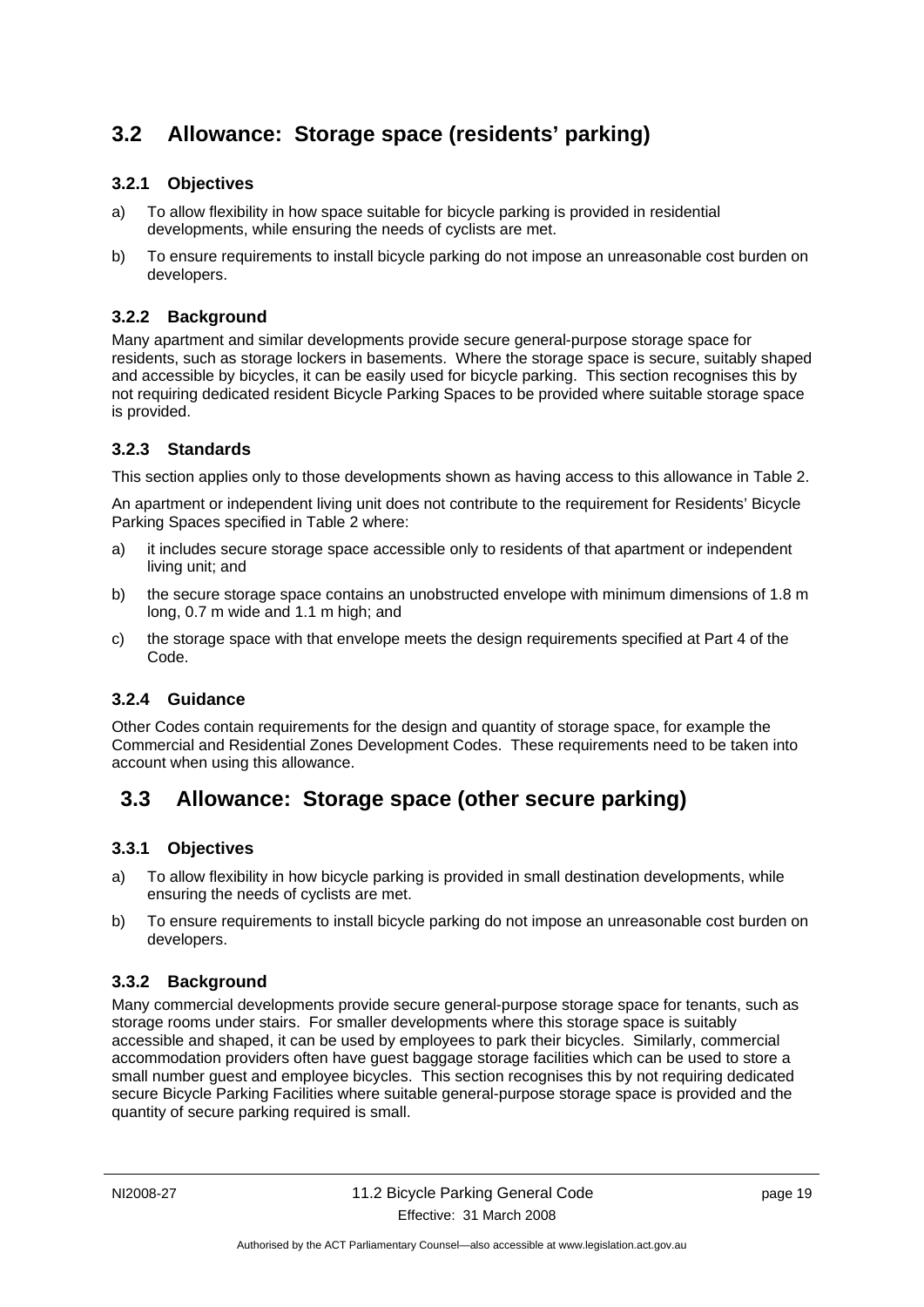### **3.3.3 Standards**

This section applies only to those developments shown as having access to this allowance in Table 2.

Where the requirement for Class 1 and 2 Bicycle Parking Spaces calculated using Table 2 is four Bicycle Parking Spaces or fewer, storage space may be substituted for some or all of the required Class 1 and 2 Bicycle Parking Spaces. To be eligible, storage space must be:

- a) secure; and
- b) on site; and
- c) contain an unobstructed envelope with minimum dimensions of 1.8 m long, 0.7 m wide and 1.1 m high for each Bicycle Parking Space substituted; and
- d) meet the design requirements specified at Part 4 of the Guidelines.

### **3.4 Allowance: Pre-existing bicycle parking**

#### **3.4.1 Objectives**

a) To avoid unnecessary duplication of pre-existing bicycle parking.

#### **3.4.2 Background**

In many commercial zones, the ACT Government has previously provided suitable Bicycle Rail Bicycle Parking Facilities. In these cases, further Bicycle Rails may not be required to meet demand. In the case of redevelopments, existing bicycle parking may be able to be retained. This section allows flexibility in such cases.

#### **3.4.3 Standards**

This section applies only to those developments shown as having access to this allowance in Table 2.

When calculating the required provision of Bicycle Parking Spaces in accordance with Table 2, preexisting Bicycle Parking Spaces may be counted towards meeting the requirements provided that:

- a) the pre-existing Bicycle Parking Spaces are of the same Class as the required Bicycle Parking Spaces; and
- b) the pre-existing Bicycle Parking Spaces and the Bicycle Parking Facility they are contained in is fully compliant with the requirements of Part 4 of these Code; and
- c) the pre-existing Bicycle Parking Spaces are within the development, or where located off-site, meet the requirements for off-site provision of Bicycle Parking Spaces in section 4.8; and
- d) the pre-existing Bicycle Parking Facility can be demonstrated to have spare capacity equal to the number of Bicycle Parking Spaces to be counted towards the requirements of Table 2.

### **3.4.4 Guidance**

a) Where pre-existing Bicycle Parking Facilities would otherwise meet the requirements of this section but are not compliant with Part 4 of this Code, upgrading the pre-existing Bicycle Parking Facilities may be less costly than constructing a new Bicycle Parking Facility.

# **3.5 Allowance: Reduction of car parking requirements**

#### **3.5.1 Objectives**

a) To provide flexibility in cases where a development's users would be better served by a higher level of bicycle parking but do not require the normally mandated level of car parking.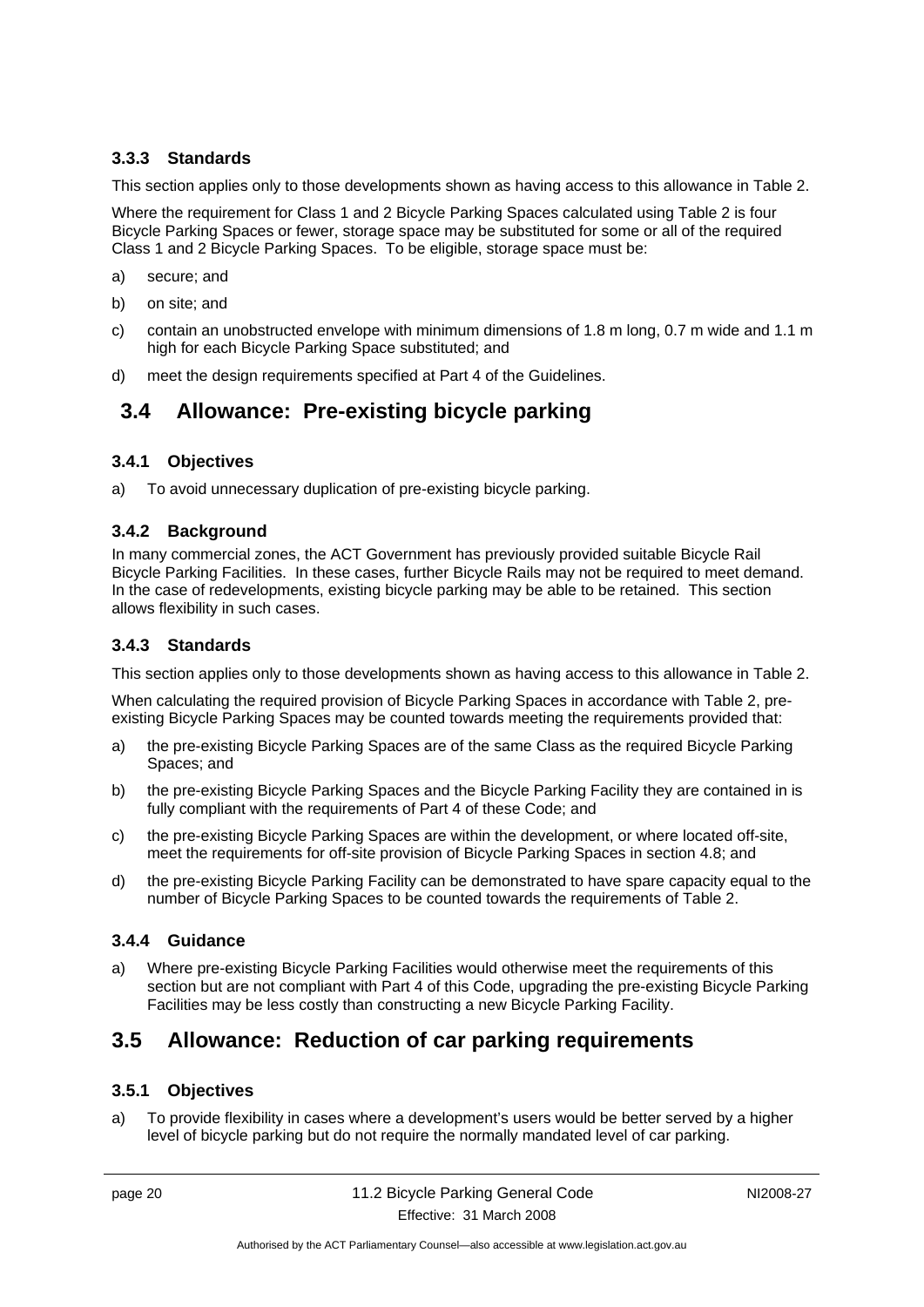### **3.5.2 Background**

Some groups have higher rates of bicycle use and lower rates of car use than the general population (for example, university students). For developments catering to these groups, flexibility is required for developers to be able to provide additional Bicycle Parking Spaces, but fewer car parking spaces than is normally required.

### **3.5.3 Standards**

This section applies only to those developments shown as having access to this allowance in Table 2.

Provision of additional Bicycle Parking Spaces above the minimum number specified in Table 2 will allow for a reduction in the requirement to provide car parking as follows:

- a) For each additional four Class 1 or 2 Bicycle Parking Spaces provided, the provision of car parking spaces calculated using the *Parking and Vehicular Access General Code* may be reduced by one space, up to a maximum of 5% of the total number of car parking spaces required.
- b) No substitution is allowed for Class 3 Bicycle Parking Spaces.

### **3.5.4 Guidance**

This section does not allow substitution of an additional 5% of spaces.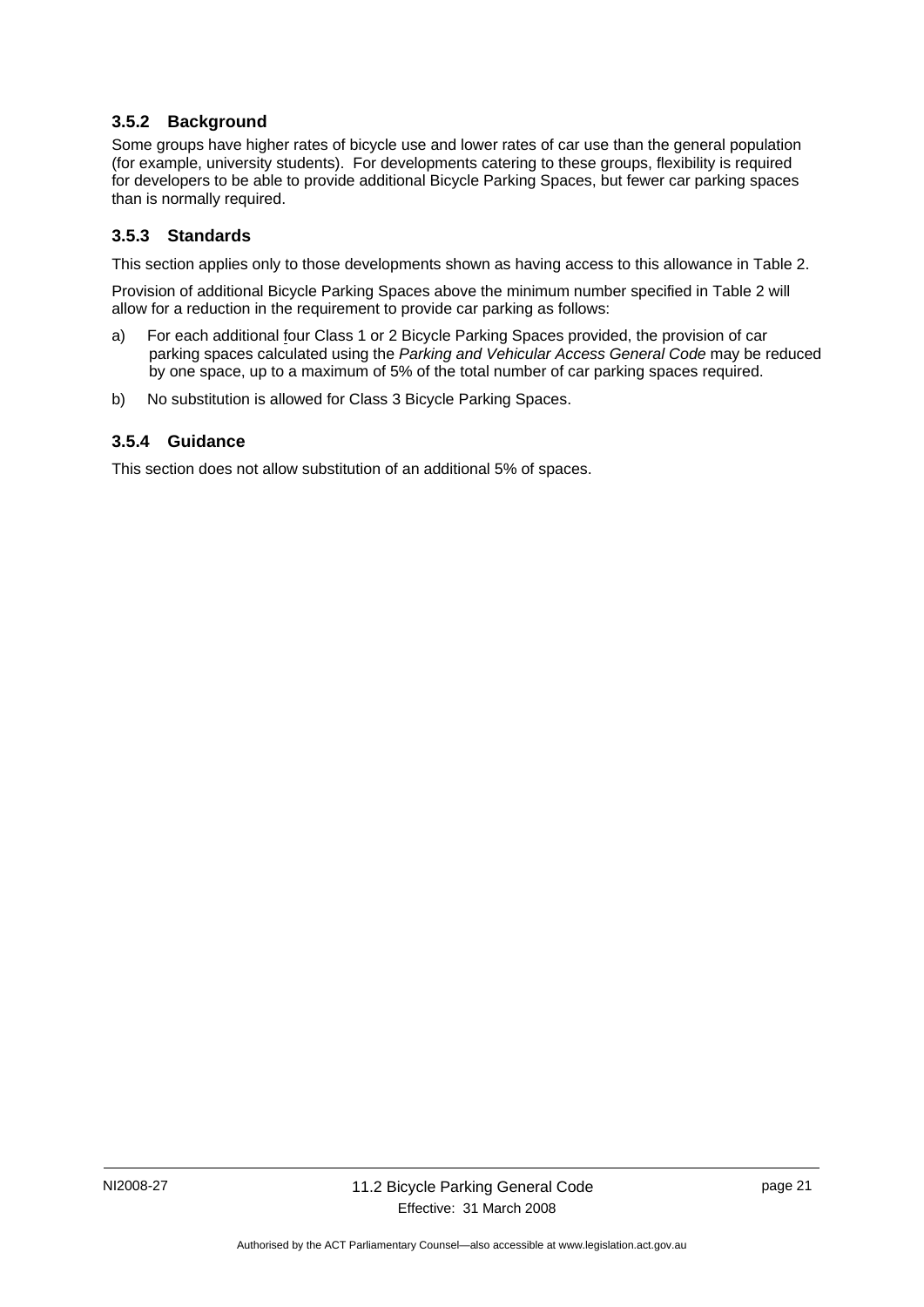# **4. Design and Location of Bicycle parking Facilities**

# **4.1 Introduction**

In the past, insufficient priority has been given to the design and location of bicycle parking installations and the facilities they are housed in. The resulting theft of bicycles or accessories, vandalism and inconvenience has been a barrier to cycling and has led to under-utilisation of some bicycle parking. Provision of secure, well-designed and suitably located bicycle parking is necessary if cycling rates are to be increased.

### **4.1.1 Different users have different parking needs**

Just as for car trips, different cycling trips have different parking needs. There are two general situations to consider.

- a) *Long-stay parking* (eg residents' parking at apartments and employee parking) requires a high level of physical security to prevent theft or tampering with the bicycle. Because bicycles can be damaged through long exposure to rain, weatherproofing is also important. Convenience, however, is less critical.
- b) For *short-stay parking* (eg shoppers and visitors), convenience is the critical issue. A lower level of physical security is required, provided physical security is supplemented by placing installations in locations with good natural surveillance, for example in visible locations with frequent pedestrian traffic. Weatherproofing is preferable but not necessary.

### **4.1.2 Types of Bicycle Parking Facilities**

There are four types of Bicycle Parking Facility, each suitable for different user groups and situations. Table 3 outlines the features of each type and links this to the security classes used in Part 3 of this Code.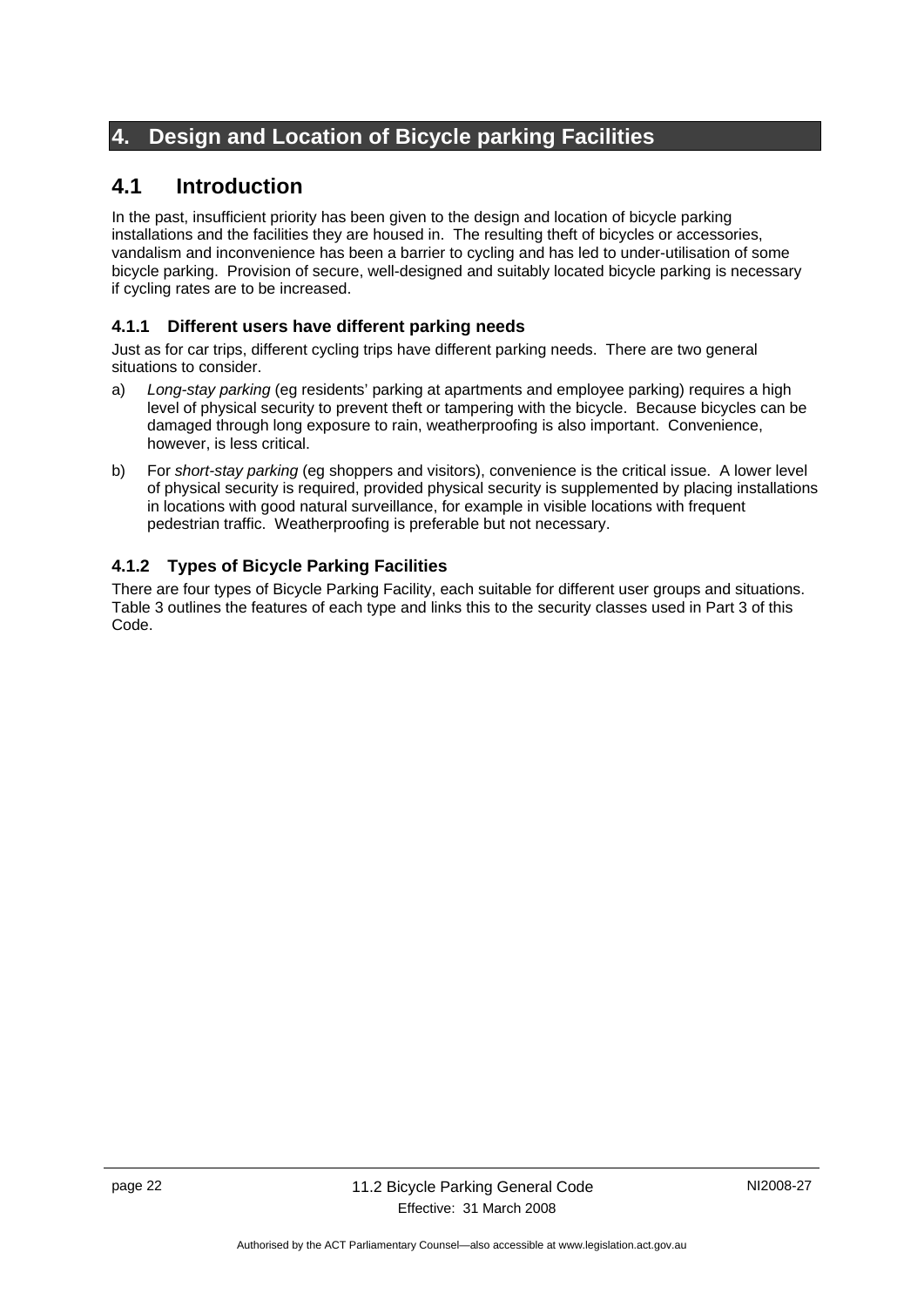#### **Table 3 – Types of Bicycle Parking Facilities**

| <b>Type</b>                      | <b>Description</b>                                                                                   | <b>Physical</b><br>security | Long/<br>short<br>stay | <b>Class</b> | Suitable for                                                |
|----------------------------------|------------------------------------------------------------------------------------------------------|-----------------------------|------------------------|--------------|-------------------------------------------------------------|
| <b>Bicycle</b><br>Locker         | Fully enclosed individual lockers                                                                    | High                        | Long                   |              | Apartment residents                                         |
|                                  |                                                                                                      |                             |                        |              | Bike and ride commuters at public transport<br>interchanges |
|                                  |                                                                                                      |                             |                        |              | Guests at motels, serviced apartments                       |
| <b>Bicycle</b>                   | Locked cages or compounds containing Bicycle Rail                                                    | Medium                      | Long                   | 2            | Apartment residents<br>$\bullet$                            |
| Enclosure                        | installations as described below. Communal access using<br>duplicated keys or electronic swipe cards |                             |                        |              | Regular employees or students                               |
|                                  |                                                                                                      |                             |                        |              | Guests at motels, serviced apartments                       |
| <b>Bicycle Rail</b>              | Installations such as metal hoops and rails which support                                            | Low                         | Short                  | 3            | <b>Shoppers</b><br>$\bullet$                                |
|                                  | the bicycle and to which the bicycle frame and both wheels<br>can be locked                          |                             |                        |              | Visitors to offices and apartments                          |
| Supervised<br>Parking<br>Station | High capacity facilities with constant security supervision,<br>typically available to the public.   | High                        | <b>Both</b>            | All          | All users<br>$\bullet$                                      |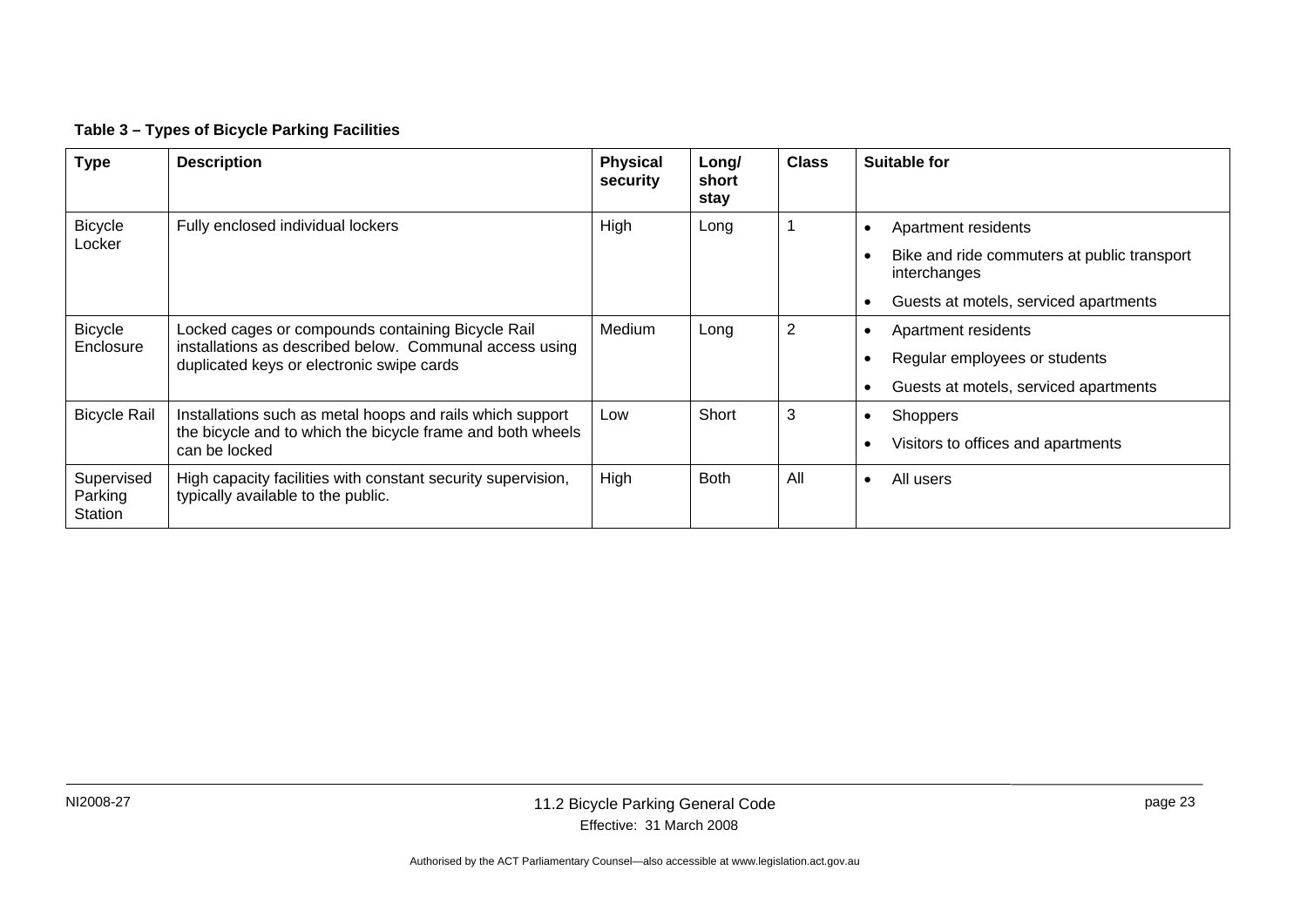### **4.1.3 Location of Bicycle Parking Facilities**

The two key location issues for Bicycle Parking Facilities are security and convenience. For users to feel secure, physical security needs to be supplemented by placing installations in locations with good natural surveillance, for example in visible locations with frequent pedestrian traffic or visible from a distance.

If Bicycle Parking Facilities are not conveniently located cyclists will ignore the facilities and continue the insecure and unsafe practice of locking bicycles to railings, posts, parking meters etc. Short-stay parking, in particular, needs to be very convenient if it is to be effective. Bicycle Parking Facilities are more effective if provided in small clusters close to various destinations rather than as one large parking area.

Experience has shown that:

- a) Long-stay parking should generally be provided no more than 100 metres from the cyclist's destination; and
- b) Short-stay parking should be placed every 30 metres throughout on-street shopping areas or in small clusters near the entrances to major destination buildings.

### **4.2 Design and location requirements for bicycle parking**

#### **4.2.1 Objectives**

a) To ensure bicycle parking is safe, secure, convenient and meets the needs of a wide range of cyclists.

### **4.2.2 Standards**

All Bicycle Parking Spaces provided to meet the requirements of Part 3 of this Code, including storage space provided in lieu of Bicycle Parking Spaces, must meet the requirements of section 4.3.

- a) All Class 1 Bicycle Parking Spaces provided to meet the requirements of Part 3 of this Code must be either:
	- i) Bicycle Lockers designed in accordance with section 4.4 of the Code; or
	- ii) Part of a Supervised Parking Station designed in accordance with section 4.7of the Code.
	- All Class 2 Bicycle Parking Spaces provided to meet the requirements of Part 3 of this Code must be either:
	- iii) Bicycle Enclosures designed in accordance with section 4.5 of this Code; or
	- iv) Part of a Supervised Parking Station designed in accordance with section 4.7 of this Code.
	- All Class 3 Bicycle Parking Spaces provided to meet the requirements of Part 3 of this Code must be either:
	- v) Bicycle Rails designed in accordance with section 4.6 of this Code; or
	- vi) Part of a Supervised Parking Station designed in accordance with section 4.7 of this Code.

Any Bicycle Parking Spaces provided to meet the requirements of Part 3 of this Code, excluding storage space provided in lieu of Bicycle Parking Spaces, may be provided off-site in accordance with section 4.8.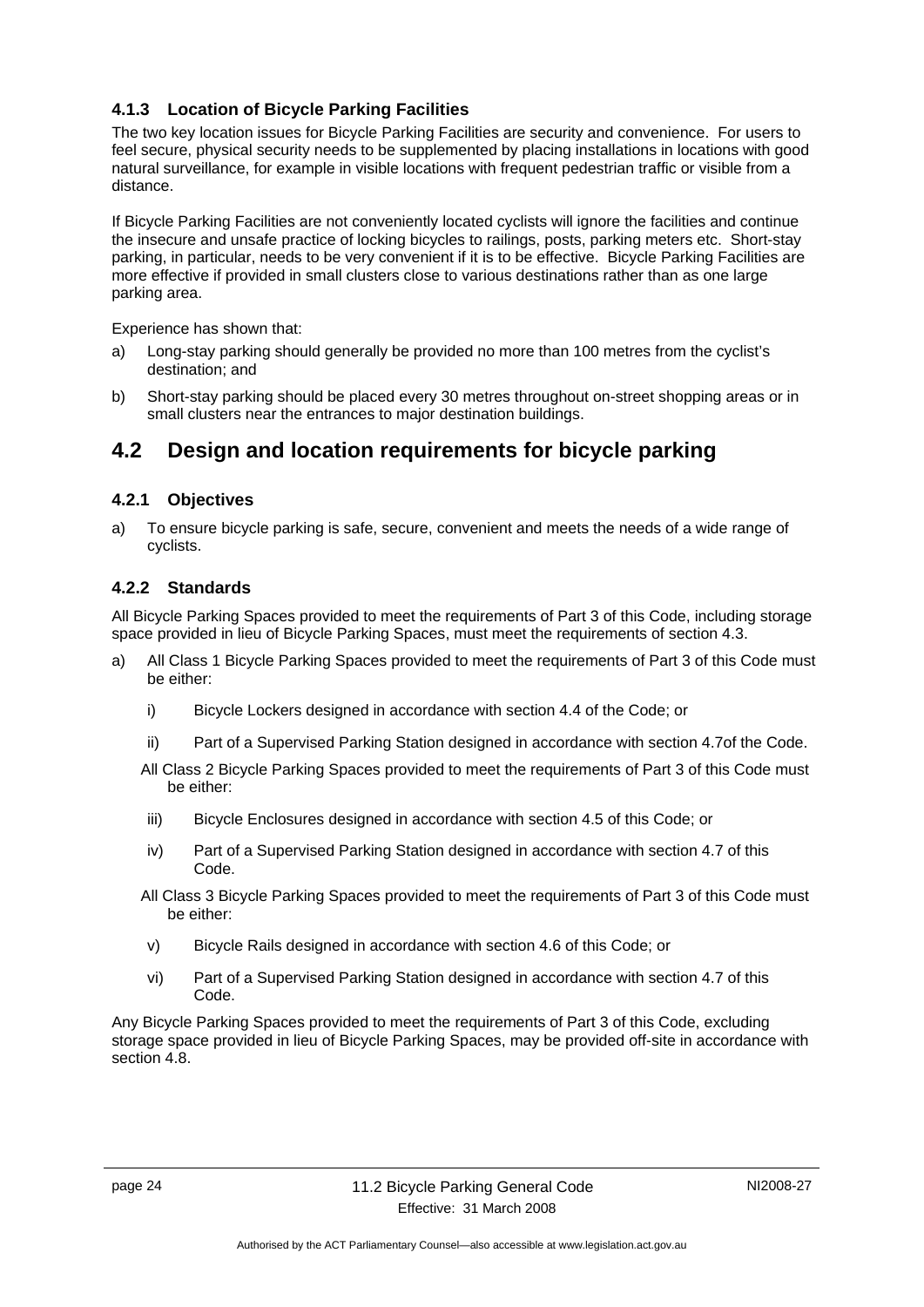# **4.3 Requirements applicable to all Bicycle Parking Facilities**

### **4.3.1 Objectives**

a) To ensure bicycle parking is safe, secure, convenient and meets the needs of a wide range of cyclists.

### **4.3.2 Standards**

All Bicycle Parking Spaces provided to meet the requirements of Part 3 of this Code, and the Bicycle Parking Facilities they are contained in, including storage space provided in lieu of providing Bicycle Parking Spaces, must:

- a) be accessible from a road, driveway or footpath via a Bicycle-Friendly Access Path; and
- b) be located outside of pedestrian movements paths. In particular, Bicycle Parking Facilities must not be located within a Continuous Accessible Path of Travel; and
- c) be arranged so that a bicycle can be parked without damaging adjacent objects such as landscaping, access doors and corridors and other parked bicycles; and
- d) be protected from manoeuvring motor vehicles and opening doors; and
- e) be lit in accordance with the *ACT Crime Prevention and Urban Design Resource Manual* and *Australian Standard 1158.3.1 – Pedestrian area (Category P) lighting*. This applies both to the Bicycle Parking Facility itself and to all reasonable access routes between the Bicycle Parking Facility and the block boundary, and the Bicycle Parking Facility and public entrances to the development.<sup>8</sup>

### **4.3.3 Guidance**

To ensure Bicycle Parking Facilities are well utilised by cyclists and well accepted by surrounding land owners, it is recommended that all Bicycle Parking Facilities provided are:

- a) designed to aesthetically harmonise with their surroundings; and
- b) as close as possible to the cyclist's ultimate destination; and
- c) easy to find, including signage if necessary. Standard signage designs are shown in *Australian Standard 2890.3 – Bicycle Parking Facilities*.

In addition to cyclists, Bicycle Parking Facilities may be used for motorised scooter parking by persons with a mobility impairment. This is particularly relevant for development that cater specifically for such persons, such as aged care and seniors' recreation facilities. For these developments, Bicycle Parking Facilities should be specifically designed to cater for motorised scooter users. For example, a Continuous Accessible Path of Travel should be provided between Bicycle Parking Facilities and public entrances to the development.

# **4.4 Requirements for Bicycle Lockers (Class 1)**

### **4.4.1 Objectives**

- a) To ensure Bicycle Lockers are safe, secure and convenient.
- b) To ensure Bicycle Lockers provide an appropriate level of service for all day or overnight use.

### **4.4.2 Background**

Bicycle Lockers offer the highest level of security available. They should be considered at locations where:

1 8

This requirement supersedes the lighting requirements of *Australian Standard 2890.3*.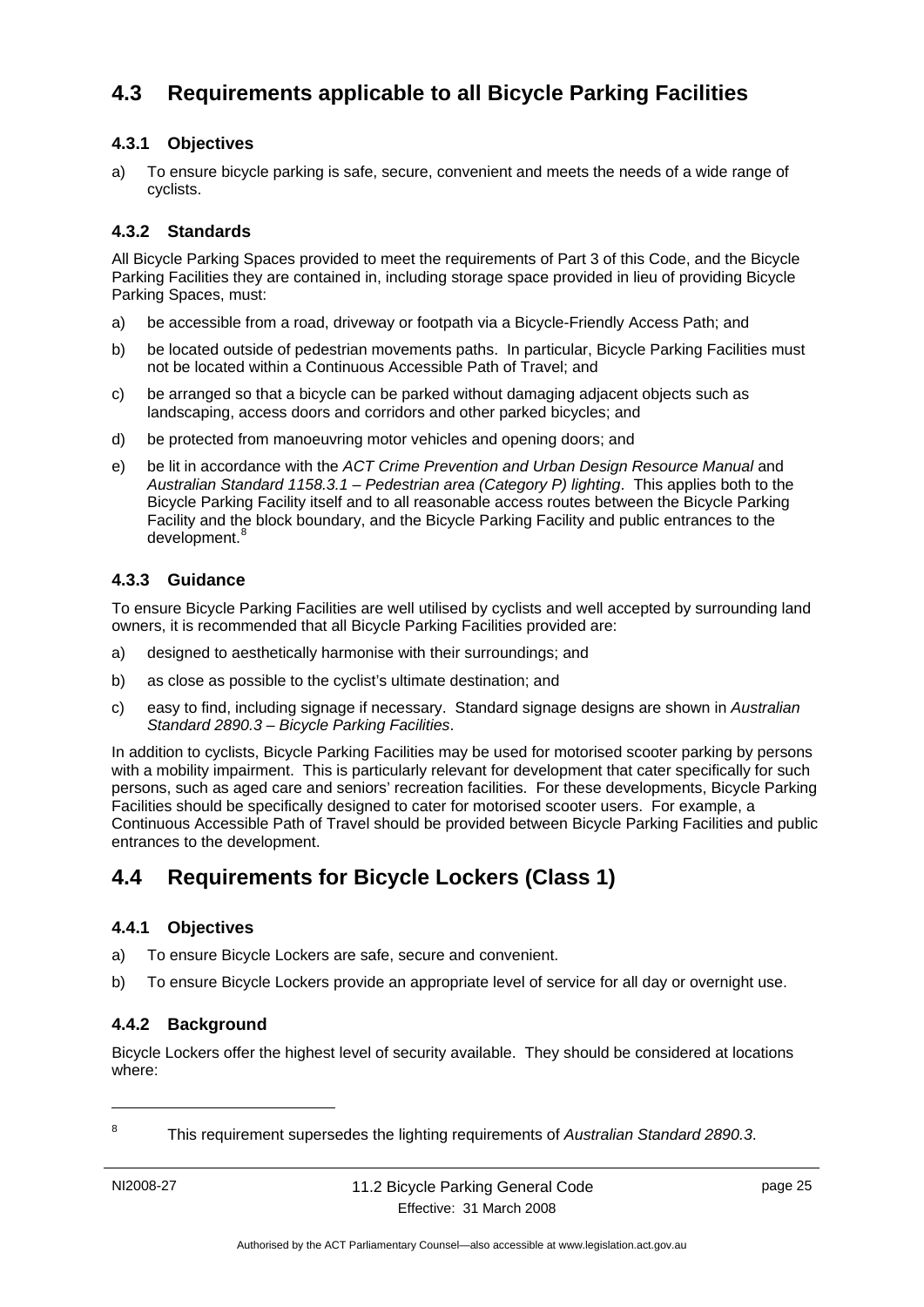- a) Bicycle parking is not readily visible to passers-by.
- b) The body of potential users is large and not fully under the control of the building owner or tenant (eg at residential apartments, motels and public transport interchanges).
- c) Parking is likely to be used at night as well as during the day.

They have the added advantage that helmets and other gear can be securely stored along with the bicycle.

Note that unless coin-operated, lockers are not suitable for casual parking as management of access to lockers becomes difficult with a high turnover of users. Lockers are therefore most suitable where they can be leased on a long-term basis.

#### **4.4.3 Standards**

For Bicycle Lockers to be accepted as Class 1 Bicycle Parking Spaces, they must:

- a) be designed in accordance with Australian Standard 2890.3 Bicycle Parking Facilities; and  $9$
- b) be designed to only store one bicycle in each compartment<sup>10</sup>; and
- c) be completely enclosed. Mesh walls are not acceptable where the mesh contains gaps of greater than 9 $cm<sup>2</sup>$  as bicycles may be tampered with through the mesh; and
- d) be fully weatherproof; and
- e) be lockable with a duplicate key, swipe card, access code or other similar mechanism; and
- f) have a hard floor surface such as metal, concrete or paving.

### **4.4.4 Guidance**

It is recommended that Bicycle Lockers:

- a) Are situated in a location with good natural surveillance or active security supervision (for example a security camera) to ensure the safety of users and deter vandalism of the Bicycle Parking Facility. Guidance is available in the *ACT Crime Prevention and Urban Design Resource Manual*.
- b) Do not allow users of Bicycle Lockers to supply their own locks as lockers may be appropriated by occasional users and remain empty and locked. Possible alternative arrangements include a coin-operated system or locks being supplied by those responsible for the management of the Bicycle Lockers, who will then retain a duplicate key and maintain a register of the regular users.

Bicycle Lockers may present a terrorism hazard at high-risk sites. Law enforcement agencies should be consulted on the design and location of lockers for these sites.

# **4.5 Requirements for Bicycle Enclosures (Class 2)**

#### **4.5.1 Objectives**

- a) To ensure bicycle enclosures are safe, secure and convenient
- b) To ensure bicycle enclosures provide an appropriate level of service for all day or overnight use.

<u>.</u>

<sup>9</sup> *Australian Standard 2890.3* covers issues such as the layout of facilities, clearances and security. Where there is a conflict between these Guidelines and the *Australian Standard*, these Guidelines take precedence.

 $10$  Installations with several compartments are acceptable where no access is possible between compartments. In this case, each compartment can be considered a separate Bicycle Parking Space.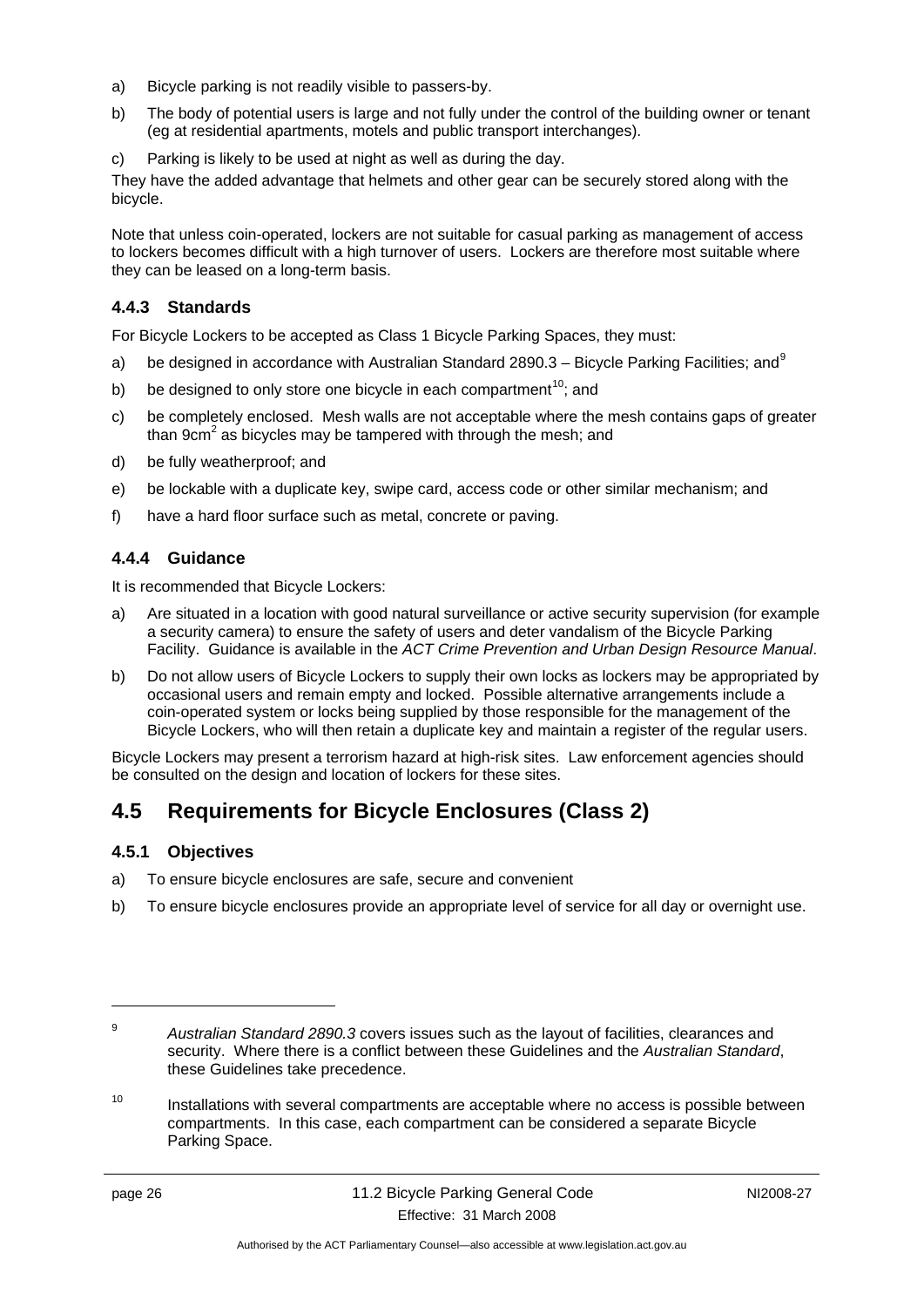### **4.5.2 Background**

Bicycle enclosures offer a medium level of security in that while the owner can lock the bicycle within the enclosure, other users also have access to the enclosure. They are suitable for all day parking at locations such as workplaces and schools. Because they are not as secure as Bicycle Lockers, some level of surveillance or monitoring of access should be provided to ensure satisfactory operation.

An example of a Bicycle Enclosure Bicycle Parking Facility is shown in *Figure 1*.



**Figure 1 – Example of an Acceptable Bicycle Enclosure** 

### **4.5.3 Standards**

For Bicycle Enclosures to be accepted as Class 2 Bicycle Parking Facilities, they must:

- a) be designed in accordance with Australian Standard 2890.3 Bicycle Parking Facilities; and  $11$
- b) contain one Bicycle Rail<sup>12</sup> for each Bicycle Parking Space required by Part 3 of these Guidelines; and
- c) be securely enclosed, for example by a wire mesh compound; and
- d) provide weather-protection for parked bicycles; and
- e) have a hard floor surface such as concrete or paving; and
- f) where visible from a public area, be designed to protect the aesthetic amenity of the surrounding streetscape and/or buildings.

<sup>12</sup> The design features of Bicycle Rails are specified in section 4.6.

1

<sup>11</sup> *Australian Standard 2890.3* covers issues such as the layout of facilities, clearances and security. Where there is a conflict between these Guidelines and the *Australian Standard*, these Guidelines take precedence.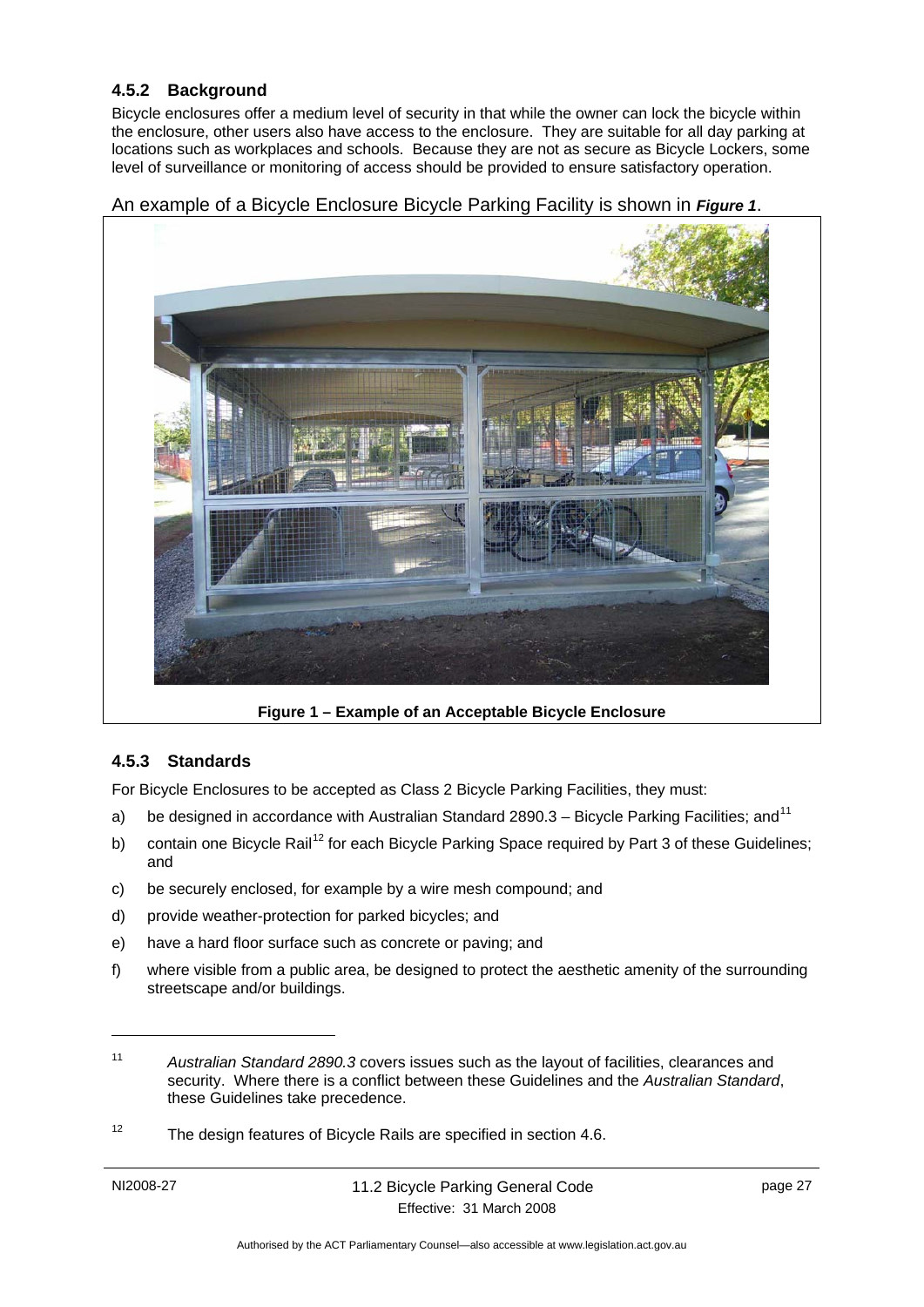### **4.5.4 Guidance**

Bicycle Enclosures should be situated in a location with good natural surveillance or active security supervision (for example a security camera) to ensure the safety of users and deter vandalism of the Bicycle Parking Facility. Guidance is available in the *ACT Crime Prevention and Urban Design Resource Manual*.

# **4.6 Requirements for Bicycle Rails (Class 3)**

#### **4.6.1 Objectives**

- a) To ensure Bicycle Rails are safe, secure and convenient
- b) To ensure Bicycle Rails provide an appropriate level of service for part-day use by both regular and casual users.

### **4.6.2 Background**

Bicycle Rails come in a wide number of forms, including free-standing hoops, wall-mounted rails and wall-mounted vertical storage racks. Examples of Bicycle Rail Bicycle Parking Facilities based on free-standing hoops are shown in Figure 2.





*Figure 2 – Examples of Acceptable Bicycle Rail Parking Facilities* 

The Bicycle Rail is one of the most versatile methods of bicycle parking because it:

- a) is low in cost;
- b) comes in a range of different forms to suit different situations; and
- c) is able to be located close to cyclist destinations.

However, Bicycle Rails provide a low level of security. While they prevent theft, they do not prevent vandalism. As a result, they should be located in a position that has good passive surveillance. For example, Bicycle Rails provided at a school should be sited next to classrooms or administrative offices that permit overlooking of the Bicycle Parking Facility.

Note that racks and stands which allow only one wheel to be locked to the installation or which support the bicycle by only one wheel do not provide proper support or security for the bicycle as a whole. As a result, they do not meet the requirements of *Australian Standard 2890.3 – Bicycle Parking Facilities*. Specific problems related to these types of racks and stands are:

- a) as only the front wheel can be secured to the rack the remainder of the bicycle can be easily stolen; and
- b) they do not provide adequate stability and can result in damage to the bicycles; and
- c) they are often a pedestrian hazard when not in use.

An example of this type of unacceptable installation is shown in Figure 3.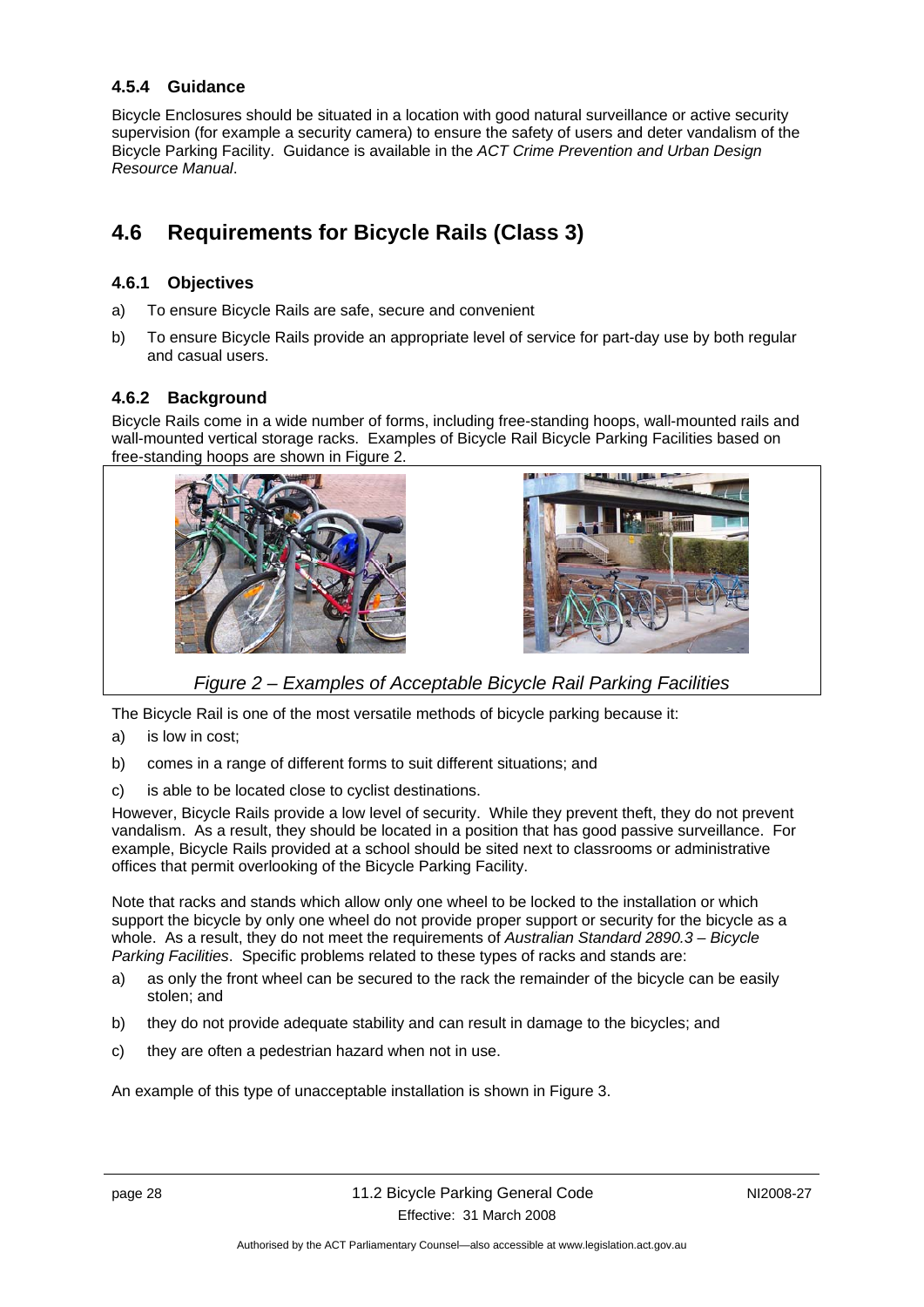### **4.6.3 Standards**

- a) For Bicycle Rails to be accepted as Class 3 Bicycle Parking Spaces, they must be:
	- i) Situated in a location with good natural surveillance or active security supervision (for example a security camera) to ensure the safety of users and deter vandalism of the Bicycle Parking Facility. Guidance is available in the *ACT Crime Prevention and Urban Design Resource Manual*.
	- ii) Designed in accordance with *Australian Standard 2890.3 – Bicycle Parking Facilities*. 13 (Installations which do not allow users to lock the frame and both wheels to the installation do not meet the requirements of the *Australian Standard*.)

For Bicycle Parking Facilities based on Bicycle Rails to be acceptable as Class 3 Bicycle Parking Facilities, they must:

i) be designed in accordance with *Australian Standard 2890.3 – Bicycle Parking Facilities*13; and



**Figure 3 – An Example of Unacceptable Parking Installations** 

ii) provide a hard floor surface such as concrete or paving over the entire area used to park and manoeuvre bicycles.

### **4.6.4 Guidance**

Some Bicycle Rail installations are designed for parking more than one bicycle. These installations can be counted as providing more than one Bicycle Parking Space.

To ensure cyclists use the Bicycle Rails provided rather than posts and trees, Bicycle Rails should be located within 30 metres of a public entrance to the development.

Consideration should be given to constructing Bicycle Rail Bicycle Parking Facilities as an off-site work on the road verge as such locations are convenient and typically provide good natural surveillance. For further information on off-site provision, see section 4.8.

It is recommended that in high-traffic areas, installations be based on a free-standing hoop design, rather than a wall-mounted rail. Wall-mounted rails are typically less visible than free-standing hoops and are therefore more likely to cause injury to passing pedestrians and cyclists.

# **4.7 Requirements for Supervised Parking Stations (All Classes)**

#### **4.7.1 Objectives**

- a) To ensure Supervised Parking Stations are safe, secure and convenient.
- b) To ensure Supervised Parking Stations provide an appropriate level of service for both long and short stays, and for both regular and casual users.

### **4.7.2 Background**

The development of high-capacity bicycle parking stations open to members of the public is becoming increasingly popular internationally. Australia's first such facility is currently under construction in Brisbane. These facilities are typically located at high demand locations such as transit nodes,

<sup>13</sup> *Australian Standard 2890.3* covers issues such as the layout of facilities, clearances and security. Where there is a conflict between these Guidelines and the *Australian Standard*, these Guidelines take precedence.

1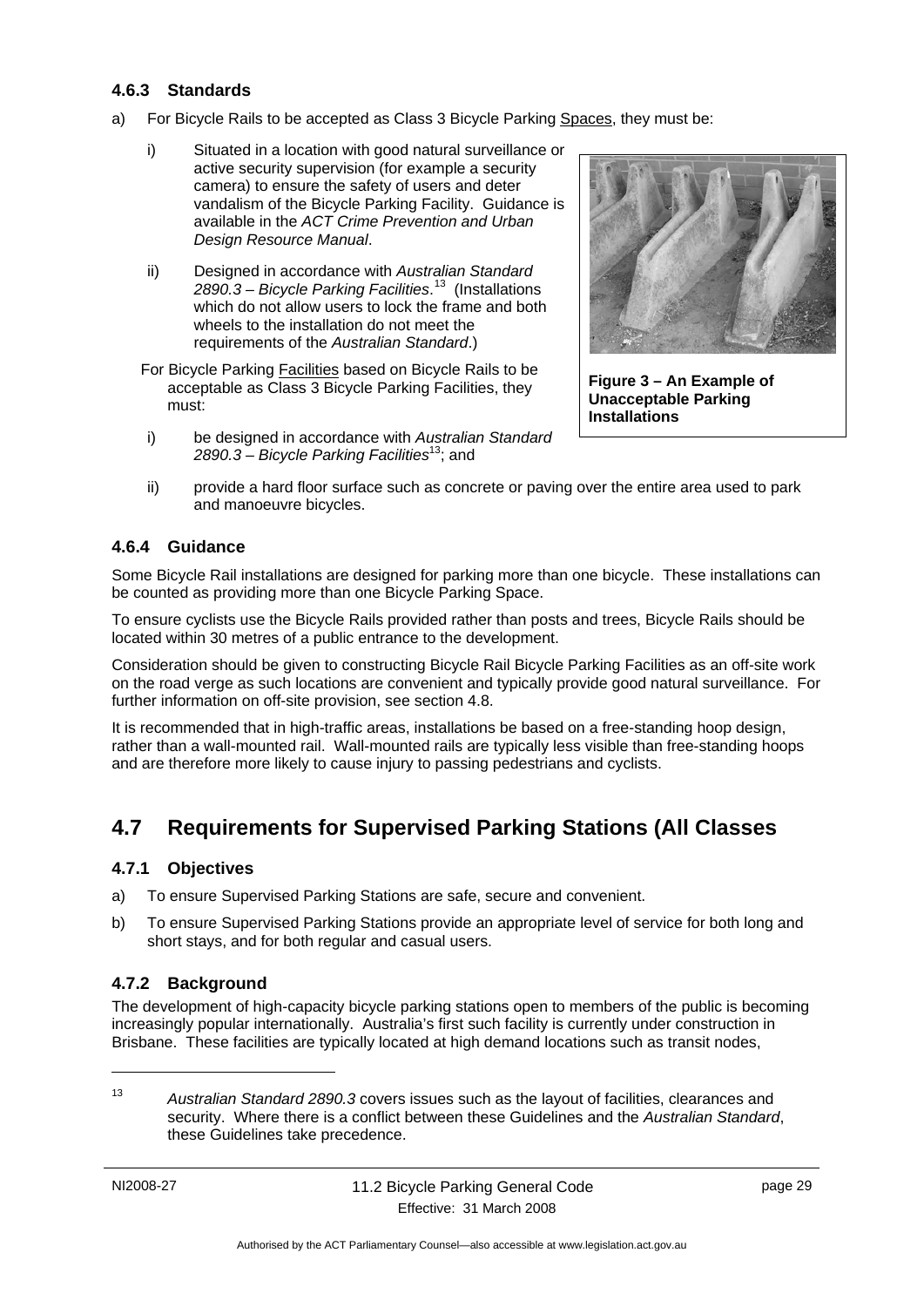universities or major city-centre developments. To ensure the Bicycle Parking Facility receives maximum use, all bicycle users are catered for, regardless of stay length or regularity of use.

Because they are available for public use, the level of security supervision required is high and is usually provided with a combination of staff surveillance and security cameras. However, the high level of security increases the attractiveness of the Bicycle Parking Facility and in many cases, users pay for use in the same way as car drivers pay for car parking. To increase the attractiveness of the Bicycle Parking Facility and thereby improve cost-recovery, it is common for such Bicycle Parking Facilities to provide add-on services including shower, locker and towel hire, bicycle repairs and bicycle hire.

### **4.7.3 Standards**

For a Supervised Parking Station to be accepted as a Bicycle Parking Facility for the purposes of these Guidelines, it must:

- a) be under constant, active security supervision by security camera and/or security staff; and
- b) have access to the Bicycle Parking Facility controlled and monitored by staff or an electronic entry control system; and
- c) have an internal layout designed to minimise crime;<sup>14</sup> and
- d) be completely enclosed and fully weatherproof; and
- e) contain one Bicycle Rail<sup>15</sup> for each Bicycle Parking Space required by Part 3 of these Guidelines; and
- f) be available for long and short-stay parking by both regular and occasional users; and
- g) be designed in accordance with *Australian Standard 2890.3 Bicycle Parking Facilities*, excluding clauses 1.4 (Classification) and 3.1 (Security).<sup>16</sup>

### **4.7.4 Guidance**

Given the high standard of service provided by Supervised Parking Stations, it is appropriate to charge users.

Overseas experience has shown that the level of cost recovery for Supervised Parking Stations is increased through the provision of additional services at the Bicycle Parking Facility. This can include:

- a) sub-leasing part of the Bicycle Parking Facility to a bicycle repair business;
- b) providing showers, lockers and change rooms within the Bicycle Parking Facility; and
- c) providing add-on services similar to those provided in commercial carparks, such as the ability to lease a dedicated Bicycle Parking Space.

### **4.8 Off-site provision**

### **4.8.1 Objectives**

a) To allow flexibility when selecting a location for bicycle parking by allowing off-site provision where this meets the needs of both the developer and cyclists.

16 *Australian Standard 2890.3* covers issues such as the layout of facilities, clearances and security. Where there is a conflict between these Guidelines and the *Australian Standard*, these Guidelines take precedence.

<u>.</u>

<sup>14</sup> Guidance on design for crime prevention is available in the *ACT Crime Prevention and Urban Design Resource Manual*.

<sup>&</sup>lt;sup>15</sup> The design features of Bicycle Rails are specified in section 4.6.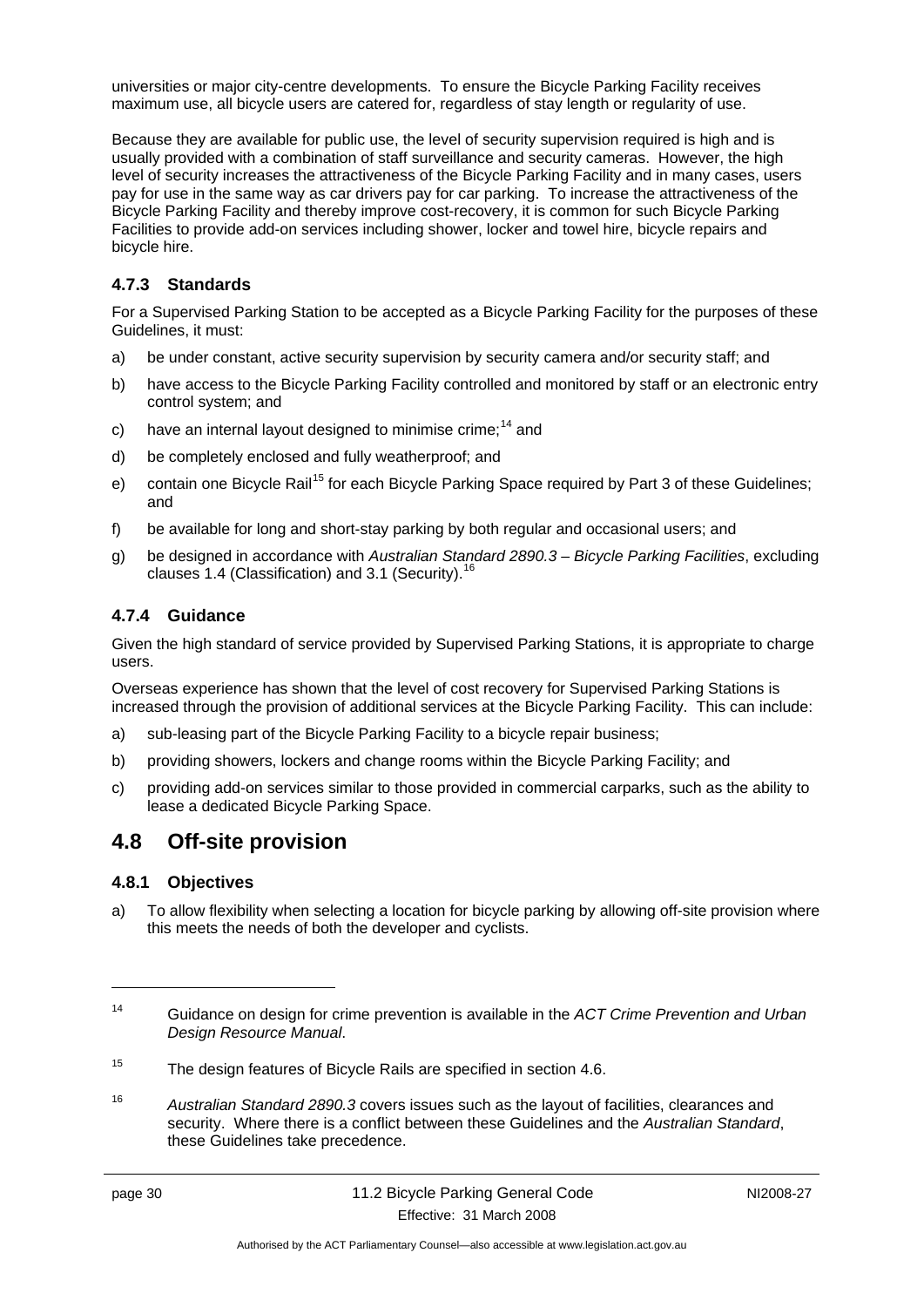### **4.8.2 Background**

In many cases, the most suitable location for Bicycle Parking Facilities will not be on the development site itself. For example, Bicycle Rails are typically better utilised when located on a road verge rather than in a basement as the road verge is more convenient and passing pedestrians provide a high level of natural surveillance.

#### **4.8.3 Standards**

A Bicycle Parking Facility (but not secure storage space provided in lieu of bicycle parking) may be provided off-site in cases where the off-site Bicycle Parking Facility will be:

- a) accessible to users of the development<sup>17</sup>; and
- b) within 30 metres of a public entrance to the development in the case of Bicycle Rails; or within 100 metres of a public entrance to the development in the case of Bicycle Lockers, a Bicycle Enclosure or a Supervised Parking Station.

#### **4.8.4 Guidance**

Where Bicycle Parking Spaces are to be located on footpaths or in other pedestrian areas, attention is drawn to the requirement of section 4.3 that Bicycle Parking Spaces are located outside of pedestrian movements paths.

For clarity, shared Bicycle Parking Facilities available to users of several buildings are permitted, as long as they meet the requirements of these Guidelines, for example being accessible to users from each of the buildings.

1

 $17$  For example, existing Bicycle Rails in a public space would be accessible to users of the development. However, a Bicycle Enclosure located in the secure basement of a neighbouring building would not be accessible as users would not typically have access to that basement.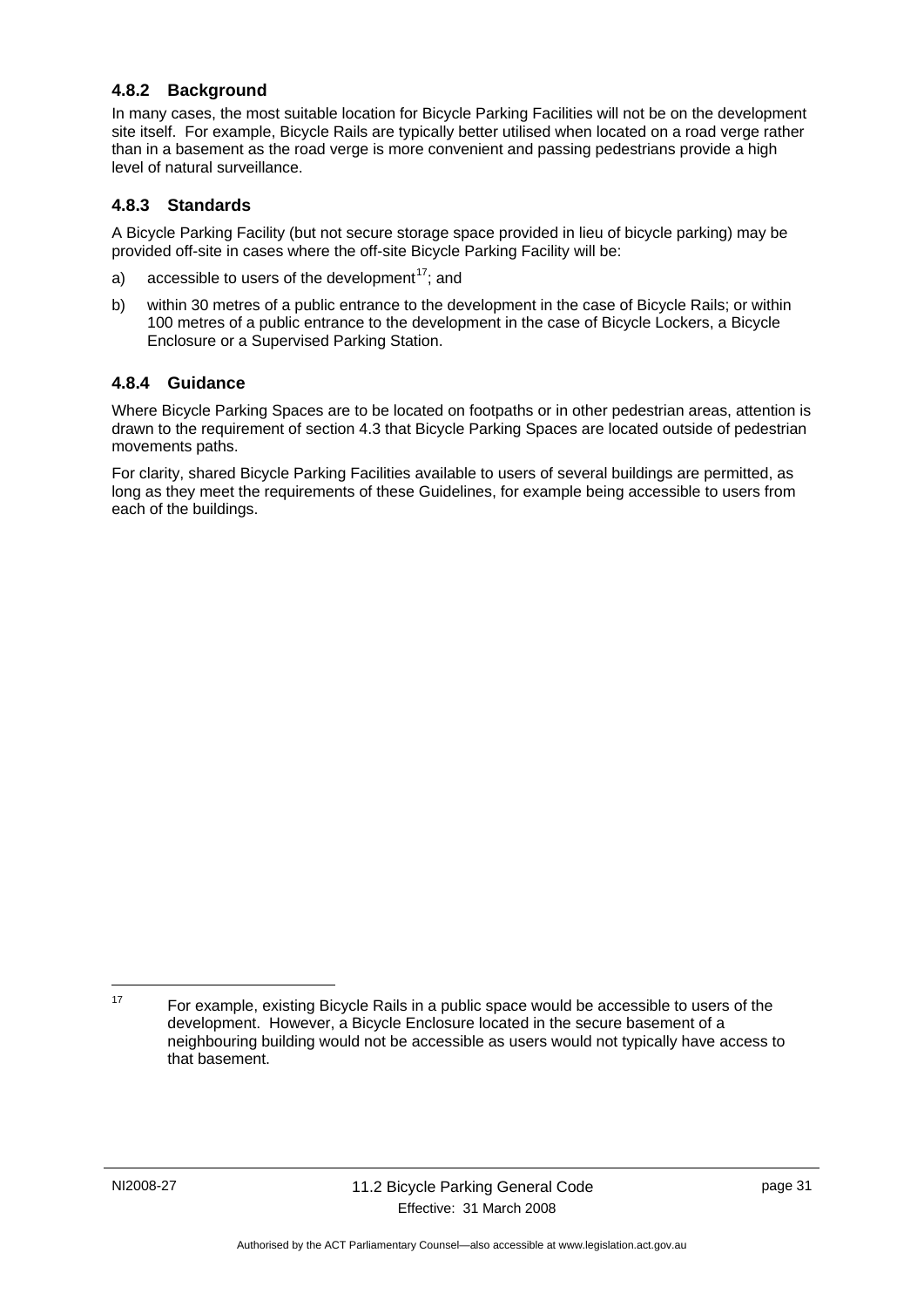### **5. Other Facilities**

### **5.1 Showers and clothing lockers**

### **5.1.1 Objectives**

- a) To reduce the barriers to cycling being a viable alternative to car-based commuting through the provision of showers and change facilities in workplaces.
- b) To ensure that showers and change facilities provided are suitable for use by commuter cyclists.
- c) To ensure that showers and change facilities are cost-effective, and do not impose an unreasonable cost burden on developers.

### **5.1.2 Background**

To effect substantial change in travel modes requires the creation of an environment in which people can cycle safely and comfortably. In order to make bicycle trips in excess of five kilometres attractive, it is necessary that clean, safe showers and changing facilities are provided in the workplace. The provision of showers and clothing lockers is also beneficial to many non-cyclists, including people who jog or walk a long distance to work, carry out manual labour or exercise at lunchtime.

### **5.1.3 Standards**

For new buildings only, showers must be provided in accordance with Table 4.

Where more than 1 shower is required, separate shower and change facilities are to be provided for males and females.

Where showers are required, change rooms must also be provided. They must be provided as either:

- a) a combined shower and change cubicle; or
- b) one communal change room for each gender, directly accessible from the showers for that gender without passing through a public space.

Shower and change facilities must be located so that users and their belongings have a high level of security.

All showers provided are to dispense both hot and cold water. Cold-only showers must not be counted towards the requirements of this section.

| <b>Number of Employee Bicycle</b><br><b>Parking Spaces Required</b> | <b>Number of Showers</b>                                                                                                                 |
|---------------------------------------------------------------------|------------------------------------------------------------------------------------------------------------------------------------------|
| 0 to 4                                                              | 0                                                                                                                                        |
| $5$ to 9                                                            |                                                                                                                                          |
| 10 to 24                                                            | 2                                                                                                                                        |
| 25 and above                                                        | 2                                                                                                                                        |
|                                                                     | <b>PLUS</b>                                                                                                                              |
|                                                                     | 2 showers per 20 Employee Bicycle<br>Parking Spaces after the first 24<br>Spaces, rounded up to the nearest<br>even number <sup>18</sup> |

|  |  | Table 4 – Rates of Provision for Showers |  |
|--|--|------------------------------------------|--|
|  |  |                                          |  |

18 That is, 4 showers for 25 to 44 employee spaces, 6 showers for 45 to 64 employee spaces, 8 showers for 65 to 84 spaces and so on.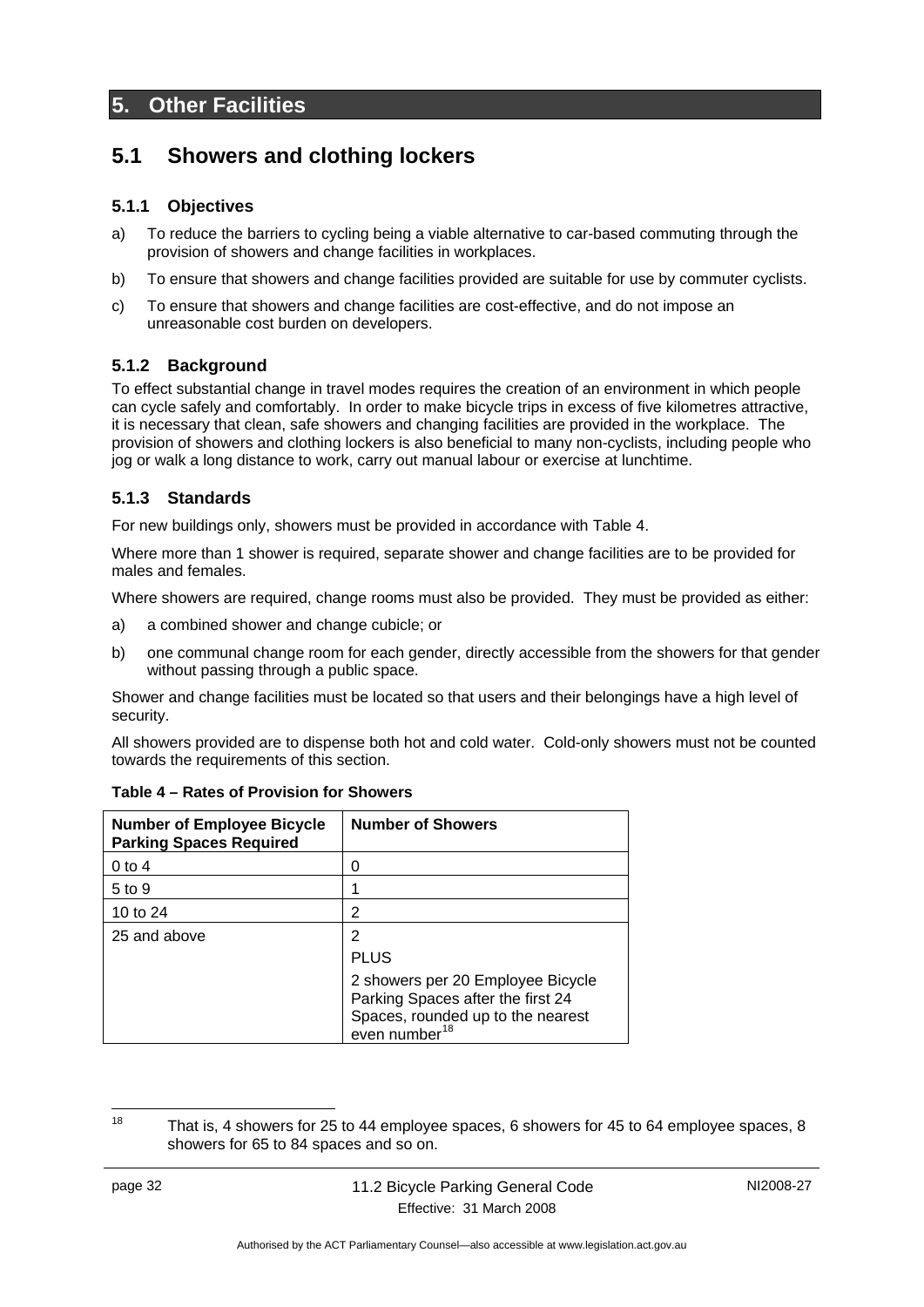### **5.1.4 Guidance**

For redevelopment or refurbishment of existing buildings, showers should be provided at the rates shown in Table 4, where possible within the constraints of the size of works to be undertaken and building design.

Clothing lockers encourage cycling by providing secure storage for cycling clothes, footwear and towels. Clothing lockers should be:

- a) provided at a rate greater than one for each Employee Bicycle Parking Space, bearing in mind they may be used by non-cyclists; and
- b) of suitable volume and dimensions to allow storage of clothing, towels, cycling helmets and footwear; and
- c) well ventilated, secure and lockable; and
- d) located close to shower and change facilities.

Where possible, showers and clothing lockers should be located close to Bicycle Parking Facilities.

### **5.2 Signage**

#### **5.2.1 Objectives**

- a) To ensure cyclists can locate Bicycle Parking Facilities.
- b) To encourage use of Bicycle Parking Facilities by increasing their visibility to potential cyclists.

#### **5.2.2 Guidance**

Where the location of bicycle parking is not obvious from public entrances to a development, signs should be provided to direct cyclists to bicycle parking. Signage should be designed in accordance with *Australian Standard 2890.3 – Bicycle Parking Facilities*.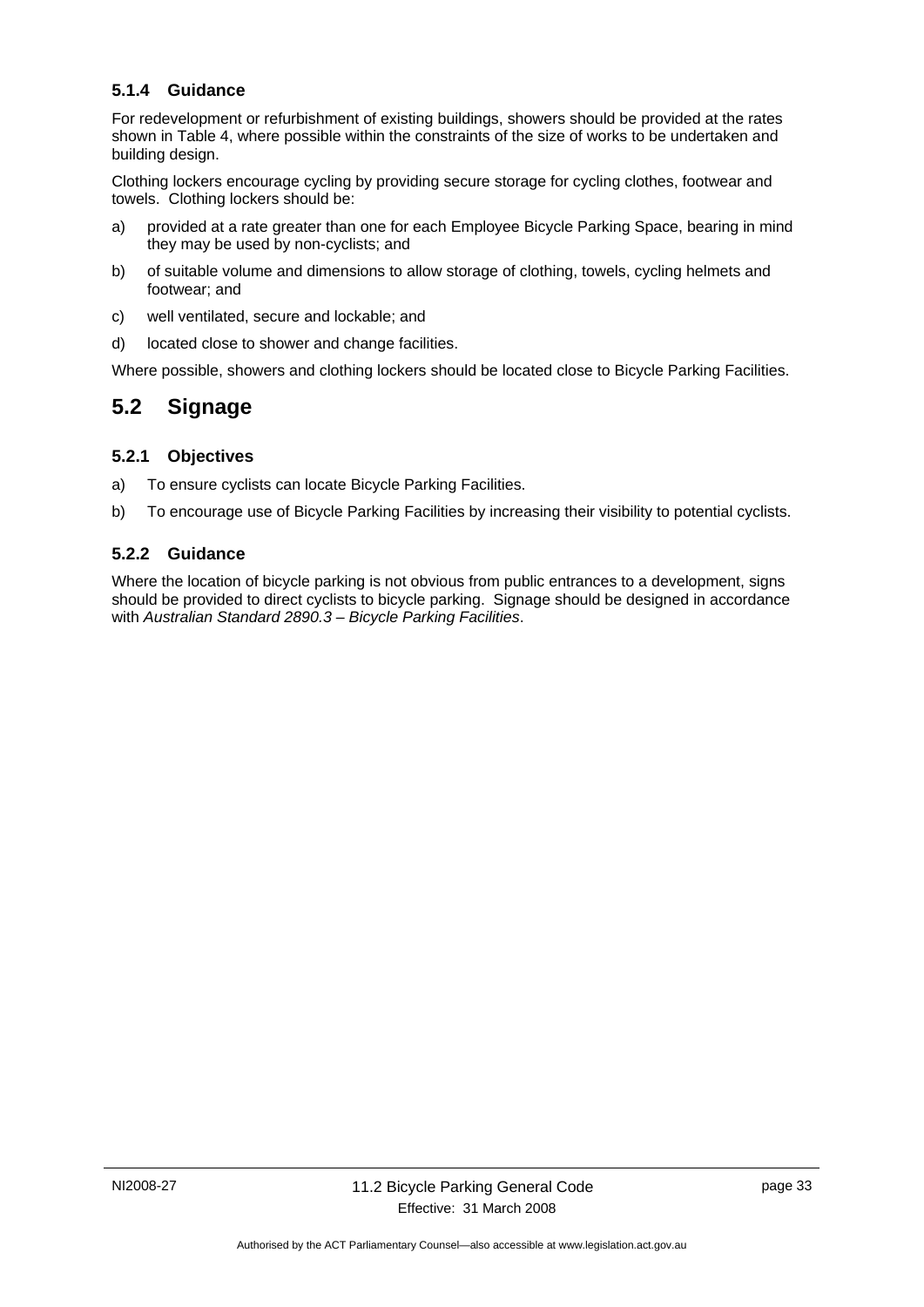# **6. Definitions**

Where the following terms appear in the text of this Code, they have the meaning specified below:

| Term                                           | <b>Definition</b>                                                                                                                                                                                                                                                              |           |  |  |  |  |  |
|------------------------------------------------|--------------------------------------------------------------------------------------------------------------------------------------------------------------------------------------------------------------------------------------------------------------------------------|-----------|--|--|--|--|--|
| <b>Ancillary Use</b>                           | Has the same meaning as in the Territory Plan                                                                                                                                                                                                                                  |           |  |  |  |  |  |
| Authority, the                                 | The ACT Planning and Land Authority and its successors                                                                                                                                                                                                                         |           |  |  |  |  |  |
| <b>Bicycle Enclosure</b>                       | A locked cage or compound containing Bicycle Rails. Design<br>requirements for Bicycle Enclosures are outlined in Part 4 of these<br>Guidelines.                                                                                                                               |           |  |  |  |  |  |
| <b>Bicycle Rail</b>                            | Installations such as metal hoops and rails to which the bicycle frame<br>and both wheels can be locked. Design requirements for Bicycle Rails<br>are outlined in Part 4 of these Guidelines.                                                                                  |           |  |  |  |  |  |
| <b>Bicycle-Friendly Access</b>                 | A continuous path of travel that:                                                                                                                                                                                                                                              |           |  |  |  |  |  |
| Path                                           | does not include any step, stairway, turnstile, revolving door,<br>escalator or other impediment that would prevent it from being safely<br>negotiated by a person pushing a bicycle (lift access is acceptable<br>but not preferable); and                                    |           |  |  |  |  |  |
|                                                | has an unobstructed width of at least 1,500mm and an unobstructed<br>height of at least 2,250mm along the entire length of the path.                                                                                                                                           |           |  |  |  |  |  |
| <b>Bicycle Locker</b>                          | A fully-enclosed individual locker suitable for storing bicycles. Design<br>requirements for Bicycle Lockers are outlined in Part 4 of these<br>Guidelines.                                                                                                                    |           |  |  |  |  |  |
| <b>Bicycle Parking Facility</b>                | A set of one or more Bicycle Parking Spaces.                                                                                                                                                                                                                                   |           |  |  |  |  |  |
| <b>Bicycle Parking Space</b>                   | An installation such as a hoop, rail or Bicycle Locker designed to enable<br>the parking of one bicycle.                                                                                                                                                                       |           |  |  |  |  |  |
| Class 1                                        | A Bicycle Parking Space/Facility designed to Class 1 standard in<br>accordance with Part 4 of these Guidelines.                                                                                                                                                                |           |  |  |  |  |  |
| Class 2                                        | A Bicycle Parking Space/Facility designed to Class 2 standard in<br>accordance with Part 4 of these Guidelines.                                                                                                                                                                |           |  |  |  |  |  |
| Class 3                                        | A Bicycle Parking Space/Facility designed to Class 3 standard in<br>accordance with Part 4 of these Guidelines.                                                                                                                                                                |           |  |  |  |  |  |
| <b>Continuous Accessible</b><br>Path of Travel | A Continuous Accessible Path of Travel for the purposes of Australian<br>Standard 1428.1 - Design for access and mobility.                                                                                                                                                     |           |  |  |  |  |  |
| <b>Employee Bicycle Parking</b><br>Space       | A Bicycle Parking Space that are provided for use by employees, as<br>specified in the 'Employees and residents' column of Table 2.                                                                                                                                            |           |  |  |  |  |  |
| GFA / Gross Floor Area                         | As defined in the Territory Plan.                                                                                                                                                                                                                                              |           |  |  |  |  |  |
| <b>Individual Assessment</b>                   | A process whereby the Authority determines on a case-by-<br>case basis what facilities are needed to ensure the<br>objectives of these Guidelines are met. For further details,<br>see section 2.2.                                                                            |           |  |  |  |  |  |
| Residents' Bicycle Parking<br>Space            | A Bicycle Parking Space that is provided for use by residents, as<br>specified in the 'Employees and residents' column of Table 2.                                                                                                                                             |           |  |  |  |  |  |
| <b>Supervised Parking Station</b>              | High capacity Bicycle Parking Facilities typically available to the public<br>which are suitable for short and long-stay use, and provide constant<br>security supervision. Design requirements for Supervised Parking<br>Stations are outlined in Part 4 of these Guidelines. |           |  |  |  |  |  |
| page 34                                        | 11.2 Bicycle Parking General Code                                                                                                                                                                                                                                              | NI2008-27 |  |  |  |  |  |